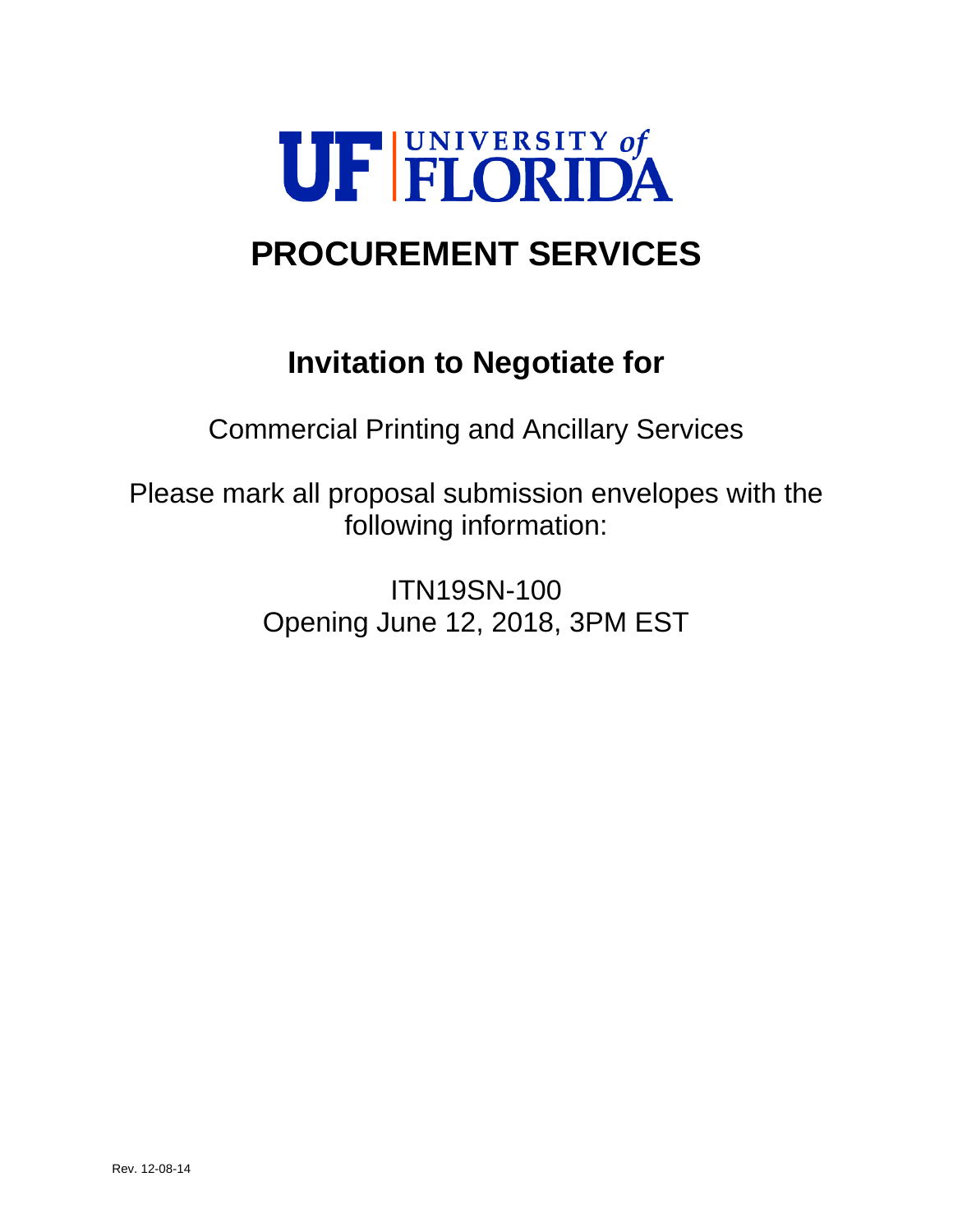### Contents

| 1.0 |       |                                                                              |  |
|-----|-------|------------------------------------------------------------------------------|--|
|     | 1.1   |                                                                              |  |
|     | 1.2   |                                                                              |  |
|     |       |                                                                              |  |
|     |       |                                                                              |  |
|     |       |                                                                              |  |
|     |       |                                                                              |  |
|     |       |                                                                              |  |
|     | $1.3$ |                                                                              |  |
|     |       |                                                                              |  |
|     | 1.3.2 |                                                                              |  |
|     | 1.4   |                                                                              |  |
|     | 1.5   |                                                                              |  |
|     | 1.6   |                                                                              |  |
|     | 1.7   |                                                                              |  |
|     | 1.8   |                                                                              |  |
|     |       |                                                                              |  |
|     |       |                                                                              |  |
| 2.0 |       |                                                                              |  |
|     | 2.1   |                                                                              |  |
|     | 2.2   |                                                                              |  |
|     | 2.3   |                                                                              |  |
|     | 2.4   |                                                                              |  |
|     | 2.5   | Vendor Protest Procedure; Notice of Proposal Protest Bonding Requirement  10 |  |
|     | 2.6   | Contractual Intent/Right to Terminate and Recommence ITN Process 10          |  |
|     | 2.7   |                                                                              |  |
|     | 2.8   |                                                                              |  |
|     | 2.9   |                                                                              |  |
|     | 2.10  | Determination of and Information Concerning Vendor's Qualifications 11       |  |
|     | 2.11  |                                                                              |  |
|     | 2.12  | Rejection of Vendor Counter-offers, Stipulations and Other Exceptions  11    |  |
|     | 2.13  |                                                                              |  |
|     | 2.14  |                                                                              |  |
|     |       |                                                                              |  |
|     |       |                                                                              |  |
| 3.0 |       |                                                                              |  |
|     | 3.1   |                                                                              |  |
|     | 3.2   |                                                                              |  |
|     | 3.3   |                                                                              |  |
|     |       |                                                                              |  |
| 4.0 |       |                                                                              |  |
|     | 4.1   |                                                                              |  |
|     |       |                                                                              |  |
|     | 4.1.1 |                                                                              |  |
|     | 4.1.2 |                                                                              |  |
|     | 4.1.3 |                                                                              |  |
|     | 4.1.4 |                                                                              |  |
|     | 4.1.5 |                                                                              |  |
|     | 4.1.6 |                                                                              |  |
|     | 4.2   |                                                                              |  |
|     | 4.2.1 |                                                                              |  |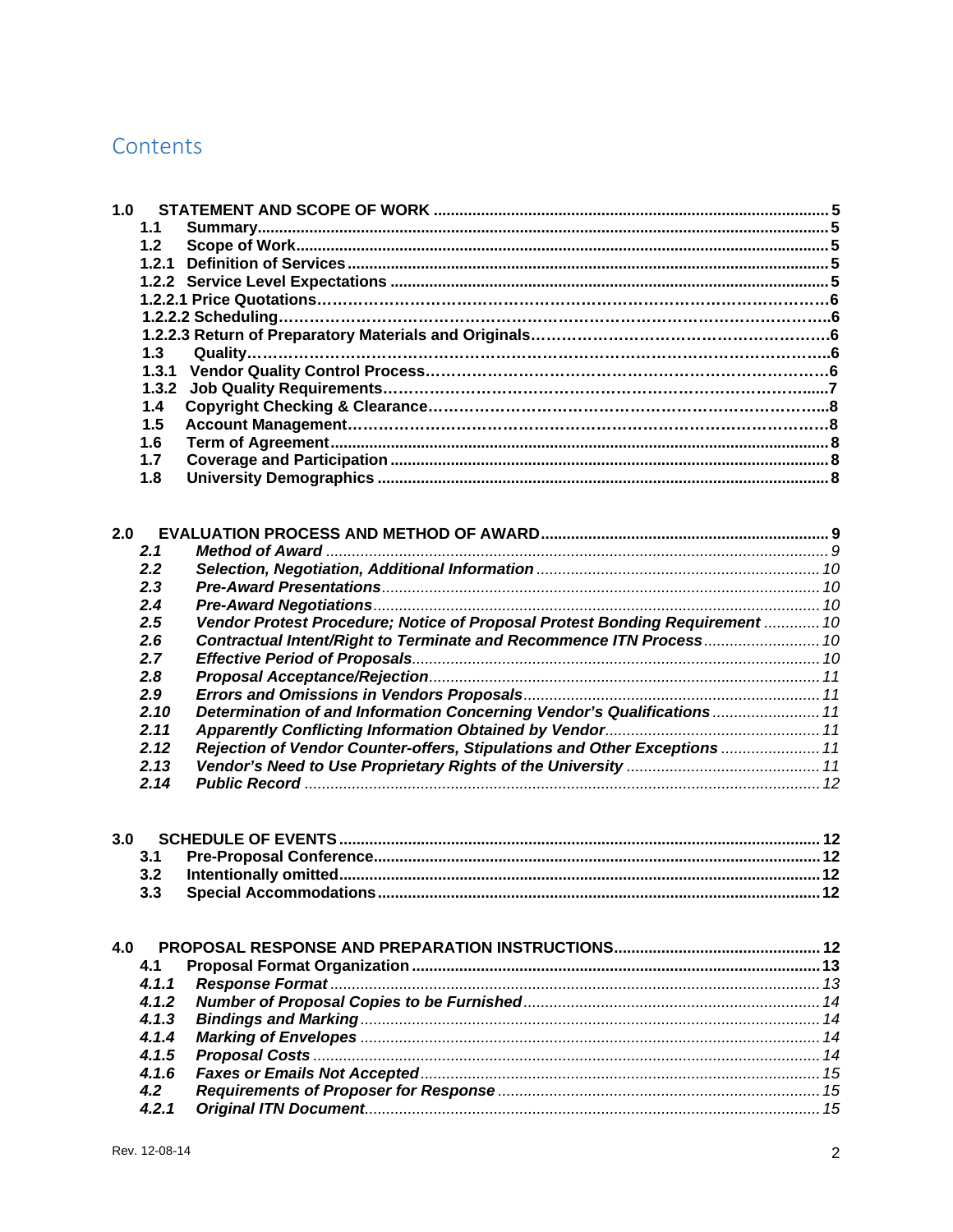| 4.2.2  |                                                                                   |  |
|--------|-----------------------------------------------------------------------------------|--|
| 4.2.3  | University Provides Information in Good Faith without Liability  15               |  |
| 4.2.4  |                                                                                   |  |
| 4.2.5  | Questions, Communications and Inquires between the University and Vendors 15      |  |
| 4.2.6  | Addenda and the University's Response to Communications from Vendor  16           |  |
| 4.2.7  |                                                                                   |  |
| 4.2.8  |                                                                                   |  |
| 4.2.9  |                                                                                   |  |
| 4.2.10 |                                                                                   |  |
|        |                                                                                   |  |
|        |                                                                                   |  |
|        | 4.2.13 Improper Business Relationships/Conflict of Interest Prohibited  18        |  |
|        | 4.2.14 Corrections, Changes, and Providing Information on Forms within the ITN 18 |  |
|        |                                                                                   |  |
|        |                                                                                   |  |
|        |                                                                                   |  |
|        |                                                                                   |  |

| 5.0  |     |
|------|-----|
| 5.1  |     |
| 5.2  |     |
| 5.3  |     |
| 5.4  |     |
| 5.5  |     |
| 5.6  |     |
| 5.7  |     |
| 5.8  |     |
| 5.9  |     |
| 5.10 |     |
| 5.11 |     |
| 5.12 |     |
| 5.13 |     |
| 5.14 |     |
| 5.15 |     |
| 5.16 |     |
| 5.17 | .20 |

| 6.0 |      |  |
|-----|------|--|
|     | 6.1  |  |
|     | 6.2  |  |
|     | 6.3  |  |
|     | 6.4  |  |
|     | 6.5  |  |
|     | 6.6  |  |
|     | 6.7  |  |
|     | 6.8  |  |
|     | 6.9  |  |
|     | 6.10 |  |
|     | 6.11 |  |
|     | 6.12 |  |
|     | 6.13 |  |
|     | 6.14 |  |
|     |      |  |
|     | 6.16 |  |
|     |      |  |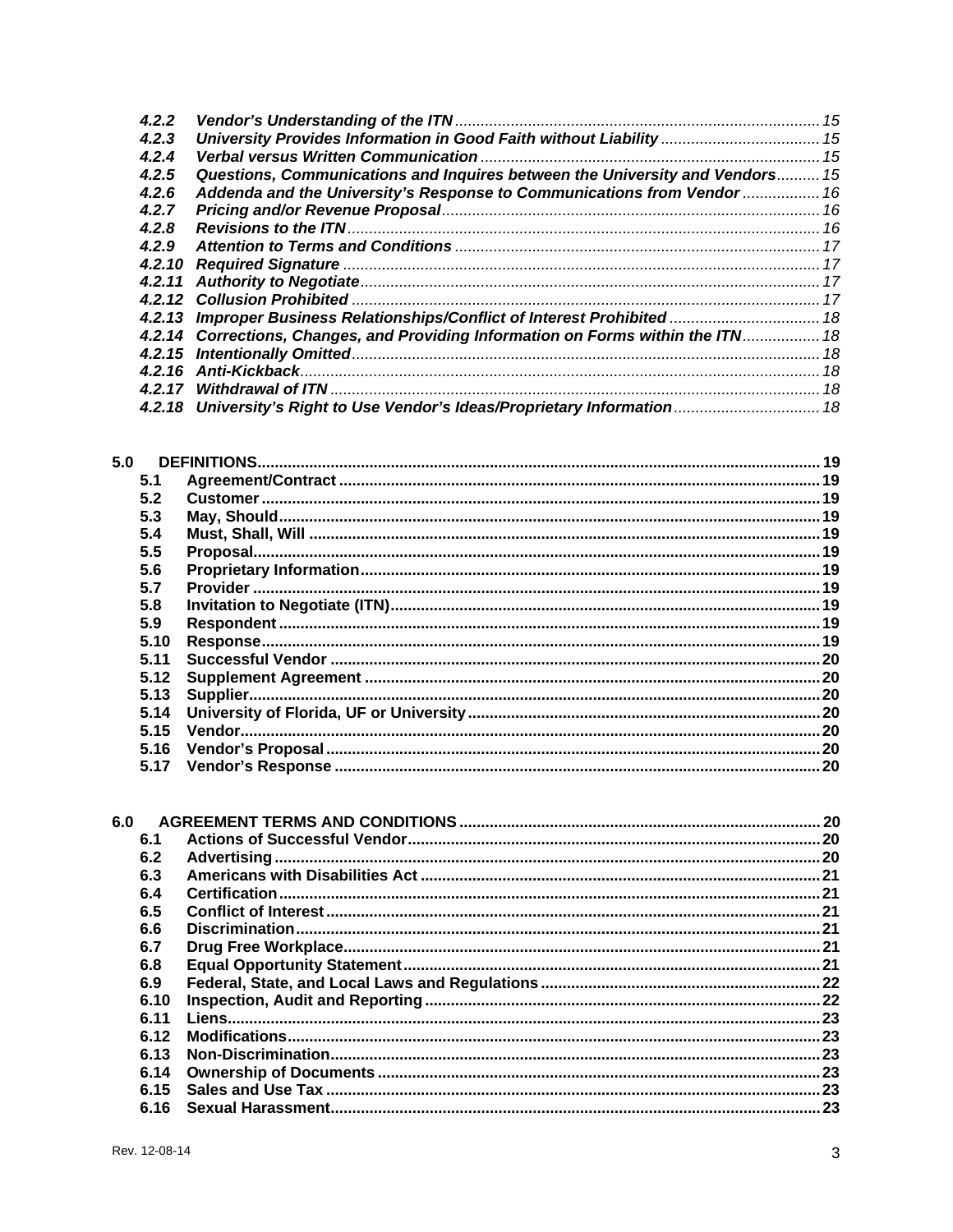| 6.17 |                                                                                |  |
|------|--------------------------------------------------------------------------------|--|
| 6.18 |                                                                                |  |
| 6.19 |                                                                                |  |
| 6.20 |                                                                                |  |
| 6.21 |                                                                                |  |
| 6.22 |                                                                                |  |
| 6.23 |                                                                                |  |
| 6.24 |                                                                                |  |
| 6.25 |                                                                                |  |
| 6.26 |                                                                                |  |
| 6.27 |                                                                                |  |
| 6.28 |                                                                                |  |
| 6.29 |                                                                                |  |
| 6.30 |                                                                                |  |
| 6.31 |                                                                                |  |
| 6.32 | Notice to Vendors of Asbestos-Containing Materials in University Buildings  27 |  |
| 6.33 |                                                                                |  |
| 6.34 |                                                                                |  |
| 6.35 |                                                                                |  |
| 6.36 |                                                                                |  |
| 6.37 |                                                                                |  |
| 6.38 |                                                                                |  |
| 6.39 |                                                                                |  |
| 6.40 |                                                                                |  |
| 6.41 |                                                                                |  |
| 6.42 |                                                                                |  |
| 6.43 |                                                                                |  |
| 6.44 |                                                                                |  |
| 6.45 |                                                                                |  |
|      |                                                                                |  |
| 6.46 |                                                                                |  |
| 6.47 |                                                                                |  |
|      |                                                                                |  |
|      |                                                                                |  |
|      |                                                                                |  |
|      |                                                                                |  |
|      |                                                                                |  |
|      |                                                                                |  |
|      |                                                                                |  |
|      |                                                                                |  |
| 6.48 |                                                                                |  |
| 6.49 |                                                                                |  |
| 6.50 |                                                                                |  |
| 6.51 |                                                                                |  |
| 6.52 |                                                                                |  |
| 6.53 |                                                                                |  |
|      |                                                                                |  |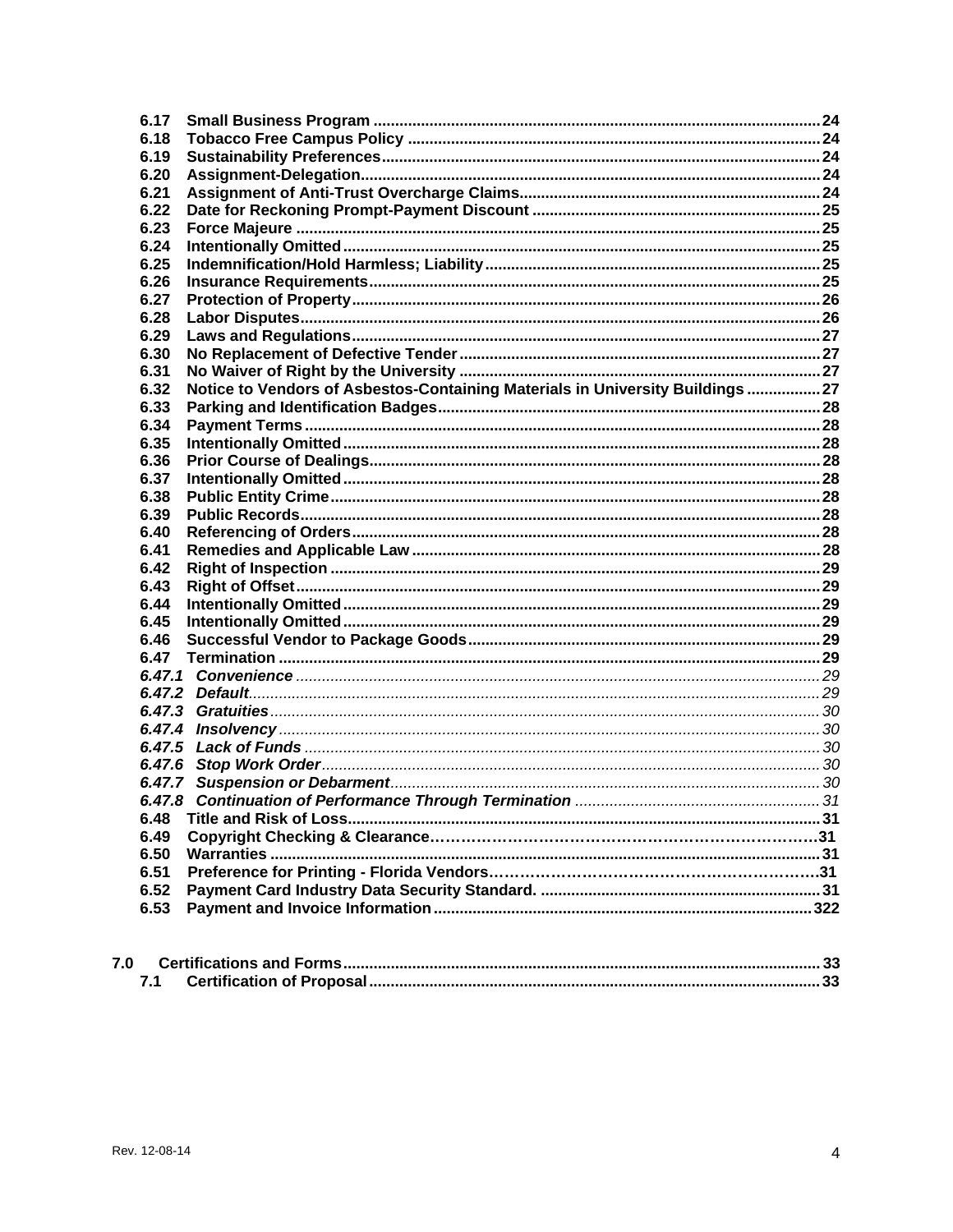#### **1.0 STATEMENT AND SCOPE OF WORK**

#### **1.1 Summary**

The University is seeking proposals from interested vendors to provide commercial printing and ancillary services to the University. We intend for these services to be available to the University community located throughout the state. The purpose of this solicitation is to establish a pool of vendors authorized to provide: commercial printing services such as: offset or digital printing, bulk mail and fulfillment services, and related finishing services, such as binding.

The anticipated process will be that all University departments can use any printer in the pool and will need to obtain quotes from multiple printers in the pool for jobs of \$10,000 or more. We anticipate entering into contracts with multiple qualified vendors, with the initial term of these agreements being 3 years and containing two 1 year renewal options. The University anticipates spending more than \$2.4M each year over the course of the initial contract term (3 years). This figure is given only as a guideline for proposal preparation and should not be construed as representing any actual minimum value of this contract. The heaviest printing periods follow the University academic calendar which can be found on the website of the University Registrar at http://www.registrar.ufl.edu. The University also plans to promote this contract by announcing to campus, locating the list of awarded vendors on the UF Procurement website, and inviting awarded vendors to the annual UF Procurement trade show.

#### **1.2 Scope of Work**

The intent of this ITN is to develop an understanding between UF and Vendor(s) regarding commercial and specialty printing services. This document is intended to achieve a mutual understanding of the business negotiables, facilitate final agreement and to provide immediate action steps and results. Typically no more than 3 negotiation meetings will follow during which service expectations, pricing, and order processes are negotiated in detail.

#### **1.2.1 Definition of Services**

The successful vendor will be required to provide, on an as-needed basis, the following services:

- The in-house equipment, software, facilities, and instrumentalities required to perform timely and accurate services of commercial and specialty printing services for print jobs to specification.
- Copyright checking when material to be printed requires it.
- Bulk mailing preparation (CASS certification preferred)
- Fulfillment services
- Services during normal business hours and weekends
- Special, rush, same-day, overnight and next day services
- Delivery and pick up for Gainesville and when possible, other University locations
- Acceptance of electronic submission of files for prepress
- Quality control for printing
- Physical and electronic storage capabilities
- Reporting of activity on contract including postal expense
- Preferred but optional services include:
	- o FSC certification of printing jobs and reporting.
	- Reporting of dollar value of the use of small business (see section 6.17)

#### **1.2.2 Service Level Expectations**

 *1.2.2.1 Price Quotations*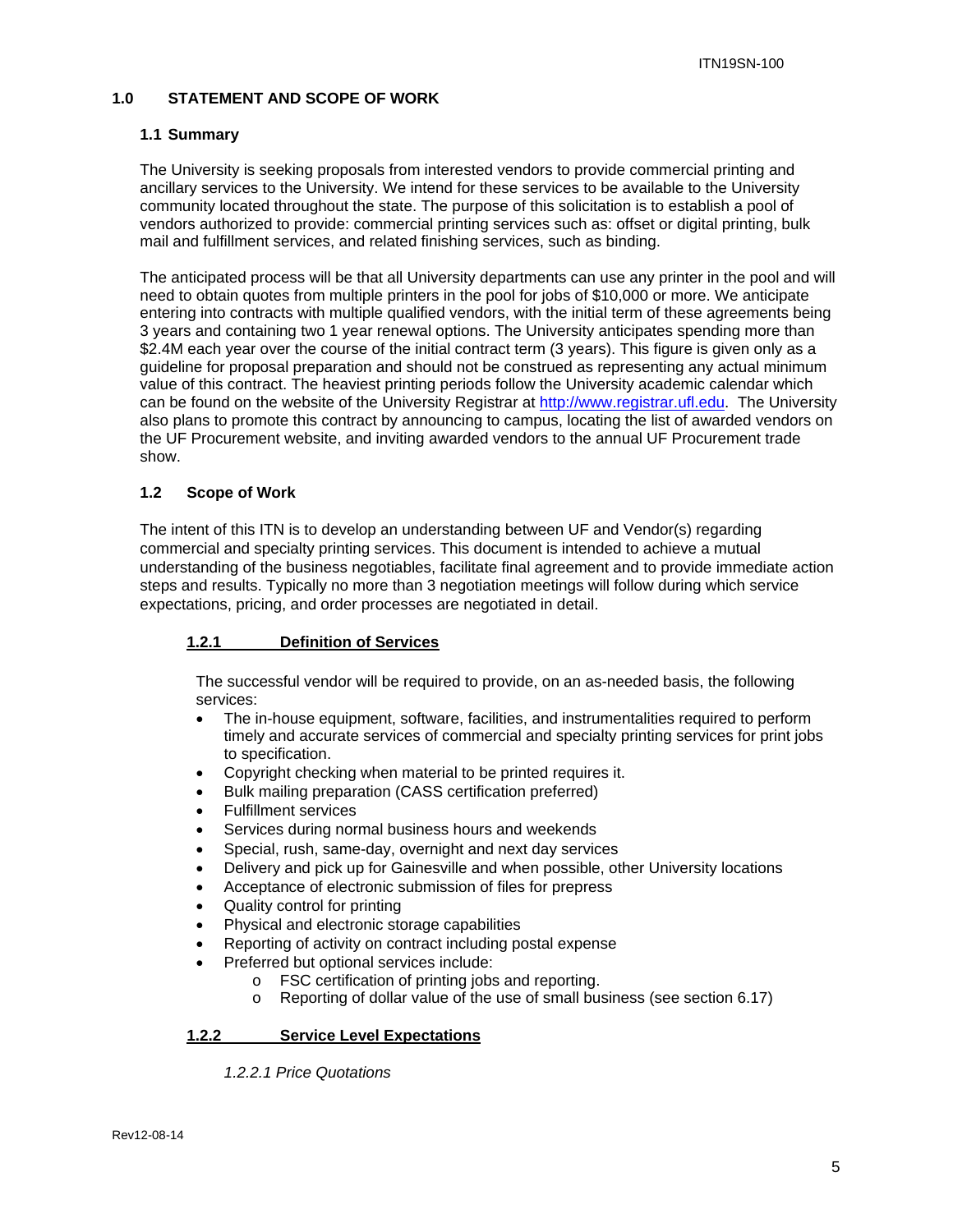Vendor must have the ability to receive quote requests via storefront business, email, fax, phone, and standard mail. In addition, Successful Vendors will have the ability to accept electronic files and utilize online ordering/e-Procurement systems. Vendor will provide price quotations at least within three business days from receipt of request unless otherwise stated in request. Written price quotations are mandatory (fax and email replies are acceptable). Unless otherwise stated on the request, the price quote must include F.O.B. delivered inside to the UF Department making the request for quote. Please note: vendor must receive a purchase order or PCard information before completing a printing job.

Vendor will make cost savings suggestions on paper, ink, process or other substitutions where such substitutions provide a cost savings to UF without sacrificing quality or schedule. The quote should in such cases provide pricing for the original quote along with separate prices for any recommended changes. The vendor will also provide sustainable options such as FSC certified paper or paper with high post-consumer recycled content.

Vendor will disclose any job that is to be subcontracted more than 25%; the disclosure must be stated on the quote. The Vendor is responsible for the accuracy and quality of all subcontracted work and for making necessary adjustments at no additional cost to the University. **Vendors who can provide 4 color offset printing in-house are preferred**.

#### *1.2.2.2 Scheduling*

Vendor will send proof to submitting department within two business days of acceptance of job, unless otherwise indicated or agreed upon with the department. Press OKs shall be scheduled on day shift, unless doing so impacts the delivery schedule of the job. All schedule changes will be communicated to the UF Department in writing (email or fax is acceptable). Any delays that will impact delivery schedule must be communicated to customer. Author's Alterations (AAs) and their impact on the schedule must be clearly defined in these communications, communicated in writing, and approved by UF Department if they exceed 10% of the original quote. Immediate notification is required if AAs impact the production schedule.

#### *1.2.2.3 Return of Preparatory Materials and Originals*

Vendor acknowledges that any and all preparatory materials furnished by University departments to complete jobs are the property of the University. If changes are made to the materials (i.e., manipulation of files), with or without the request of the University, the materials, with all changes, remain the property of the University of Florida. All artwork, electronic disks, supplied film, and any other preparatory materials given to the Vendor by the UF Department will be returned to the UF department within ten (10) business days of project completion. UF requests that modified electronic files be returned to the UF department.

#### **1.3 Quality**

#### **1.3.1 Vendor Quality Control Process**

The successful Vendor is expected to have a documented quality control system at the operational level. The documented process, including components such as adherence to color printing specifications (SNAP, GRACoL, SWOP, or FIRST), use of color bar, monitoring of process conformance, quantification of variation, process control parameters, assessment of process consistency, calibration and optimization of equipment, preventative maintenance, safety of work environment programs, and quality assurance program measurements should be provided in the response behind Tab 6. If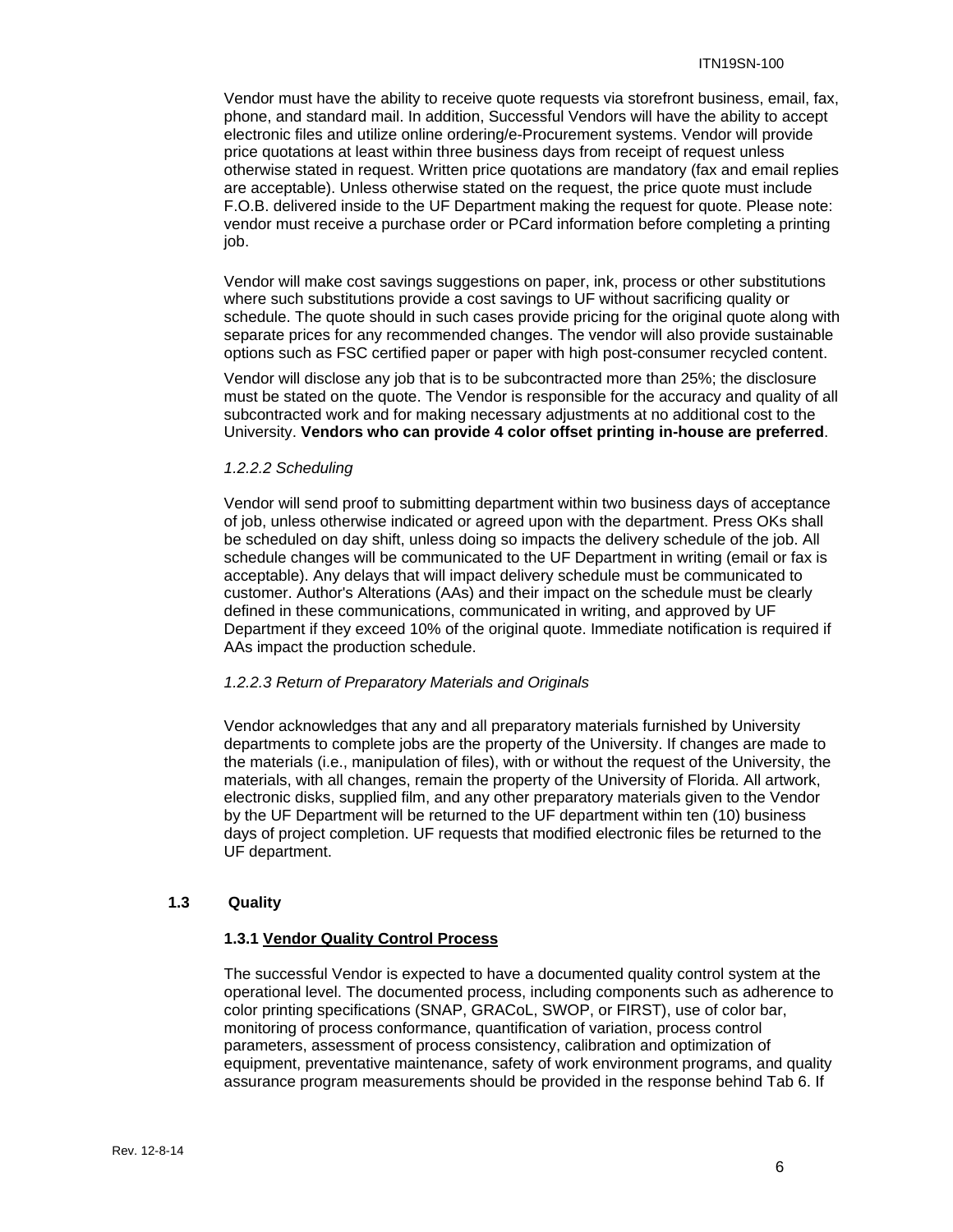Vendor is ISO 9001 and or ISO 12647 certified or registered, please provide certificate with response.

#### **1.3.2 Job Quality Requirements**

In order to provide consistent value across jobs, the successful Vendor is expected to meet the following quality specifications:

**Process:** Unless otherwise indicated in individual requests, quotes are to be based on sheet-fed offset and/or digital printing.

**Stock Substitutions**: Vendor will make cost savings suggestions on trim size, paper, ink, process or other substitutions where such substitutions provide a cost savings to UF without sacrificing quality or schedule. The vendor will also provide sustainable options such as providing FSC certified paper or paper with high post-consumer recycled content. The quote should in such cases provide pricing for the original quote along with separate prices for any recommended changes.

Specific quality requirements at a minimum include the following unless otherwise stated on quote:

- 1. Registration: May vary by 1 point (for all-line work) or 1/2 row of dots (for screened work) for each color. Crossovers and backups may vary by 1/32 inch.
- 2. Ink density: No variation across the sheet, from sheet to sheet, or throughout the run. Solids, tints, and halftones must be dense and even; no mottling minimal ghosting.
- 3. Flaws: Occasional hickies. No scumming, setoff, or smudges.
- 4. Photographic reproduction: Line screens in 150 to 175 range. Halftones and duotones have good contrast, sharpness and detail. Four-color process has good contrast, detail and sharpness and almost matches the original transparency or print.
- 5. Trimming Trim is square; dimensions may vary by 1/32 inch. No burrs or streaks resulting from dull or damaged knives. Booklets must have threeside trim; face trim only not acceptable at this quality level.
- 6. Folding May vary by 1/16 inch; alignment is exact. Minimal cracking of folds on enamel or heavy stock. Machine scoring required on 100# book and heavier.
- 7. Binding: Saddle stitching requires folding, collating, and stitching on automated equipment, and three-side trimming. Perfect binding requires collating folded signatures, grinding and gluing the backbone, applying the cover, and three-side trimming the book on automated equipment. No excess glue visible at top, bottom, or along spine. Covers must be press or folder-scored.
- 8. To ensure that the University's quality expectations are met or exceeded, the approved proof from the University will be compared to the final product.

The University cannot accept less than quantity ordered and may require Vendor to reprint if short count is delivered. Printers are cautioned to include standard overs in their quotes to assure full count. Compensation for larger quantity than ordered will not be made without prior approval. On some orders exact count is required. When exact count is specified, the vendor is required to reprint at no additional cost if short count is delivered.

Packaging for pickup or delivery shall be clearly marked and boxed or bundled in such a way as to assure safe transport without damage. Boxes shall be (200 lb. test or stronger cartons of uniform size and suitable for shelf storage and employee handling. Oversized,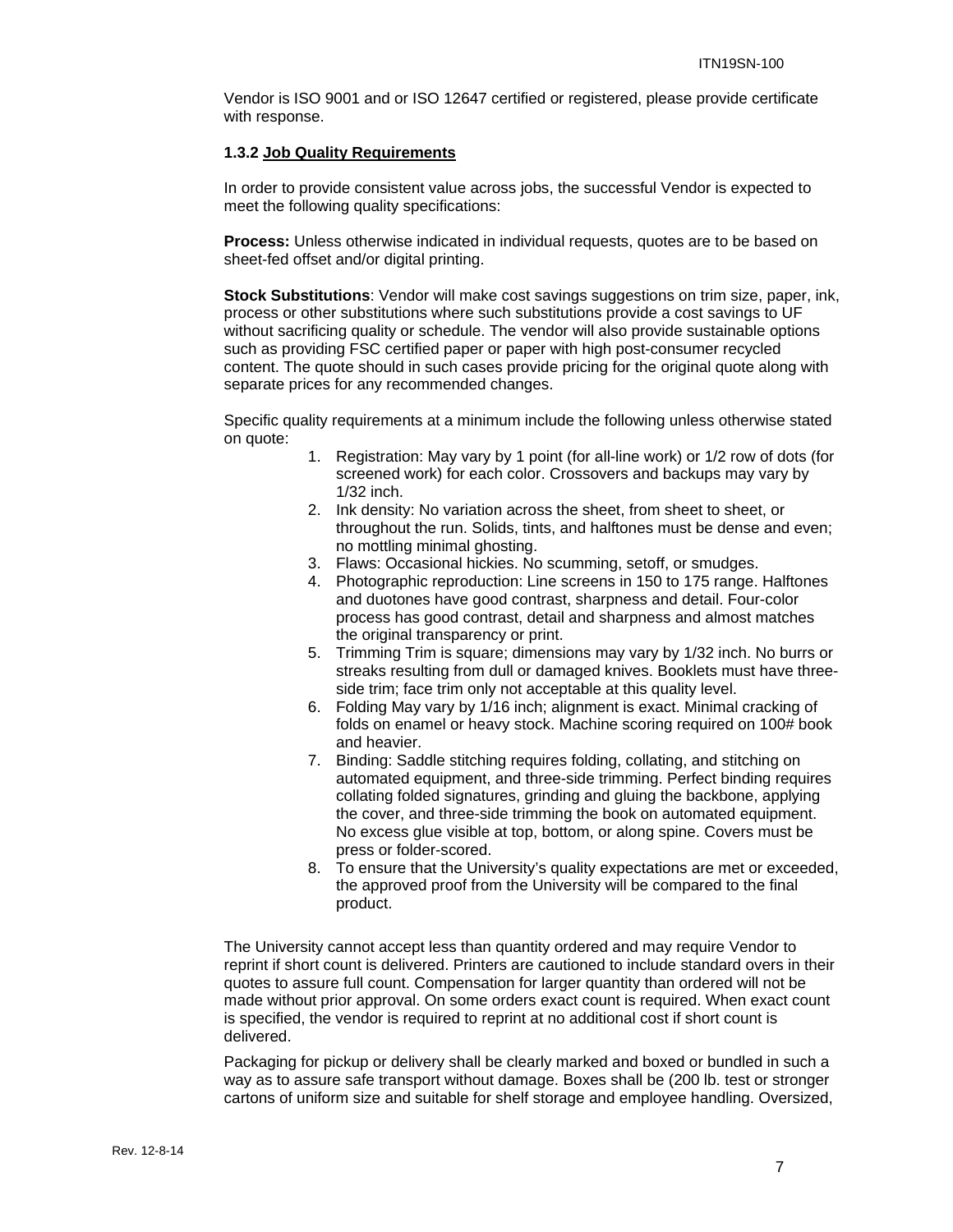overweight, or weak cartons are unacceptable. Loaded cartons must not weigh more than 50 pounds each. Each carton must be marked with name of publication and quantity within. Bundle packaging should be uniform in size and weight and packaged for one person to handle conveniently. In addition, bundles should be protected from band and skid marks. Each bundle should be marked with the name of publication and the count in the bundle. The option of sustainable boxes (recycled content) should be offered to department

#### **1.4 Copyright Checking & Clearance**

Vendor will check all submissions by the University for Copyrighted Material. The vendor shall either provide copyright clearance and receive the applicable permissions, ask the University department for alternative, non-copyrighted material, or reject the order due to inability to reproduce copyrighted material. The University of Florida shall not be liable for the actions of any awarded vendor under this contract, who has not obtained the appropriate permissions to use copyrighted material, and then subsequently reproduces that same material.

#### **1.5 Account Management**

Vendor will designate a team of dedicated account representatives who are accessible, technically competent to assist UF customers in making printing decisions, submit documents and review proofs, have access to email, and have good communications skills to assist in all activities associated with the service and maintenance of account. Vendor will notify Procurement office when designated representatives change. Please provide the name of one Primary Sales Contact, backup contacts, and an inside representative or production planner along with contact information for each (phone, email, and fax). Customers shall have access to a customer service representative during normal business hours of every business day.

#### **1.6 Term of Agreement**

The term of this Agreement will be for an initial period of 3 years, 07/09/2018 to 07/08/2021, with an option to renew based on satisfactory performance and the written approval of both parties for up to 2 additional 1 year periods.

#### **1.7 Coverage and Participation**

The intended coverage of this ITN and any Agreement resulting from this solicitation shall be for the use of all Departments at the University of Florida. With the consent and agreement of the Successful Vendor, the other state universities, community colleges, district school boards, other educational institutions, and other governmental agencies, may assess and access an Agreement resulting from this solicitation issued and administered by the University of Florida.

The University reserves the right to add and/or delete elements, or to change any element of the coverage and participation at any time without prior notification and without any liability of any kind or amount.

#### **1.8 University Demographics**

The University of Florida is a major public land-grant research university. The state's oldest, largest, and most comprehensive university, the University of Florida is among the nation's most academically diverse public universities. The University has a long history of established programs in international education, research, and service. It is one of only 17 public land-grant universities nationwide and the only university in Florida belonging to the Association of American Universities. With more than 50,000 students, the University of Florida is now one of the five largest universities in the nation.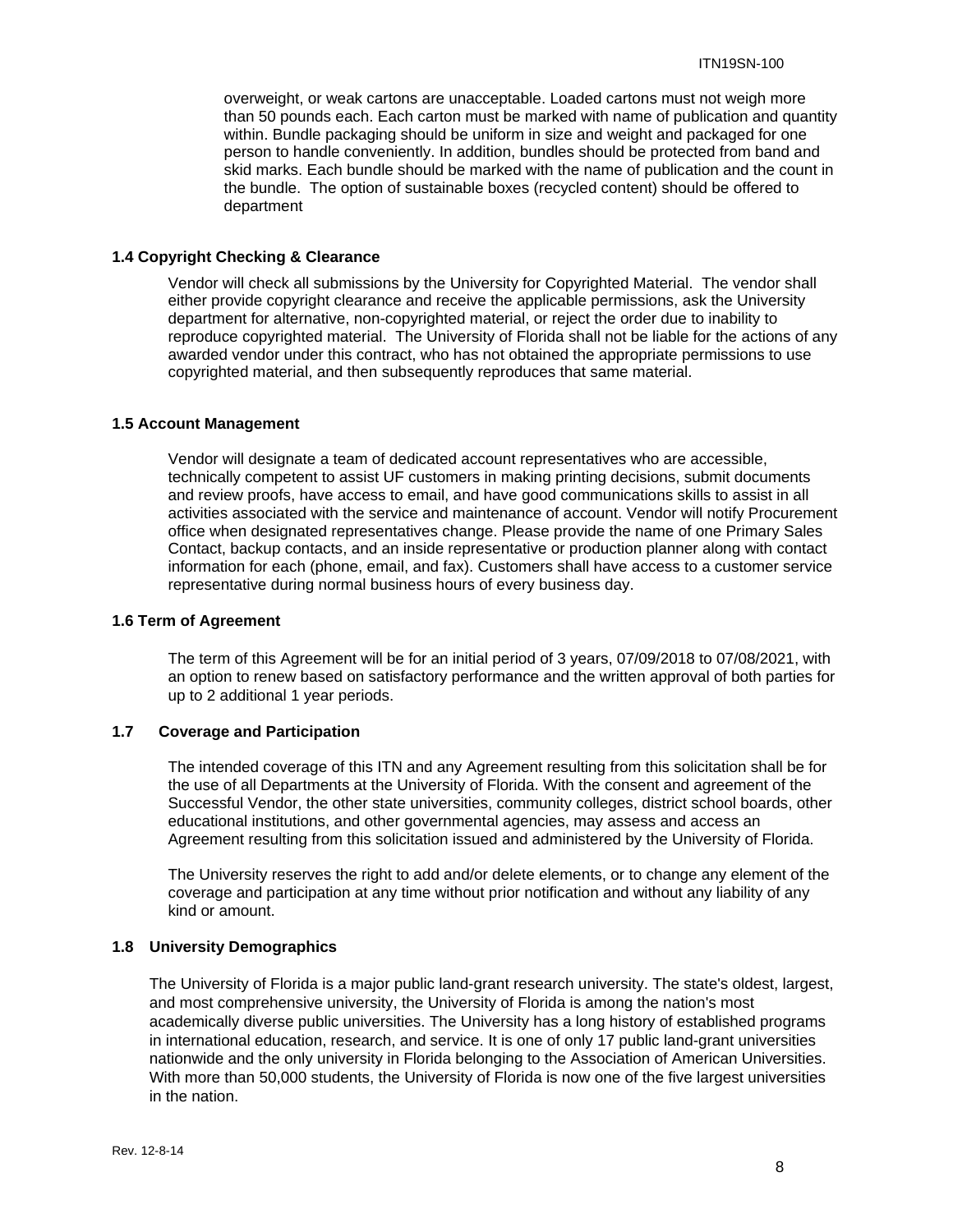The University of Florida has a 2,000-acre campus and more than 900 buildings (including 170 with classrooms and laboratories). The northeast corner of campus is listed as a historic district on the National Register of Historic Places.

The University's extensive capital improvement program has resulted in facilities ideal for 21st century research including the McKnight Brain Institute, the Health Professions, Nursing and Pharmacy Building, the Cancer and Genetics Research Complex, and the Proton Therapy Institute in Jacksonville. Overall, the university's current facilities have a book value of more than \$1 billion and a replacement value of \$2 billion.

For any additional information about the University of Florida, please visit the University's web page at: www.ufl.edu.

#### **2.0 EVALUATION PROCESS AND METHOD OF AWARD**

#### **2.1 Method of Award**

The evaluation of each response to this ITN will be based on its overall competence, compliance, format, and organization. The Award shall be made to the responsive and responsible vendors whose proposal is determined to be the most advantageous to the University of Florida, taking into consideration the following evaluation criteria listed below. Pricing may be a criterion. However, the University is under no obligation whatsoever to select as most responsive the proposal that demonstrates the lowest pricing.

The contract will consist of the University's ITN, the proposal with any and all revisions, award letter, purchase order, and the signed agreement between the parties, as stated in that agreement.

Vendors whose proposals are not accepted will be notified after a final selection has been made by public posting of the selected proposer(s). This public posting functions as the rejection of all other proposals. This posting will be made to https://procurement.ufl.edu/vendors/schedule-of-bids/.

#### **Evaluation Criteria**

Vendor proposals will be evaluated based upon how well each Vendor's plans meet the University's needs. Specific consideration will be given to the following responses in no particular order or weighting:

- Range of printing techniques, instrumentalities, or services offered in-house by the vendor in order to meet University scope of work expectations.
- Operating procedures to include quality control; sustainability; copyright checking; bulk mailing; fulfillment services; order placement (including online ordering capabilities), processing and delivery; and information management.
- Financial consideration and flexibility of the Vendor including rebates, payment terms, and opportunities for additional savings and efficiencies
- Pricing within and across categories of services (based on the pricing matrix- Attachment A). While pricing is a factor for consideration, it is important to understand that this is not a bid, but a means to gauge the vendors who are most prepared to provide the best value to the University.
- Creative offerings to the University community including faculty, staff, students, and alumni
- Experience and references
- Compliance with UF Terms and Conditions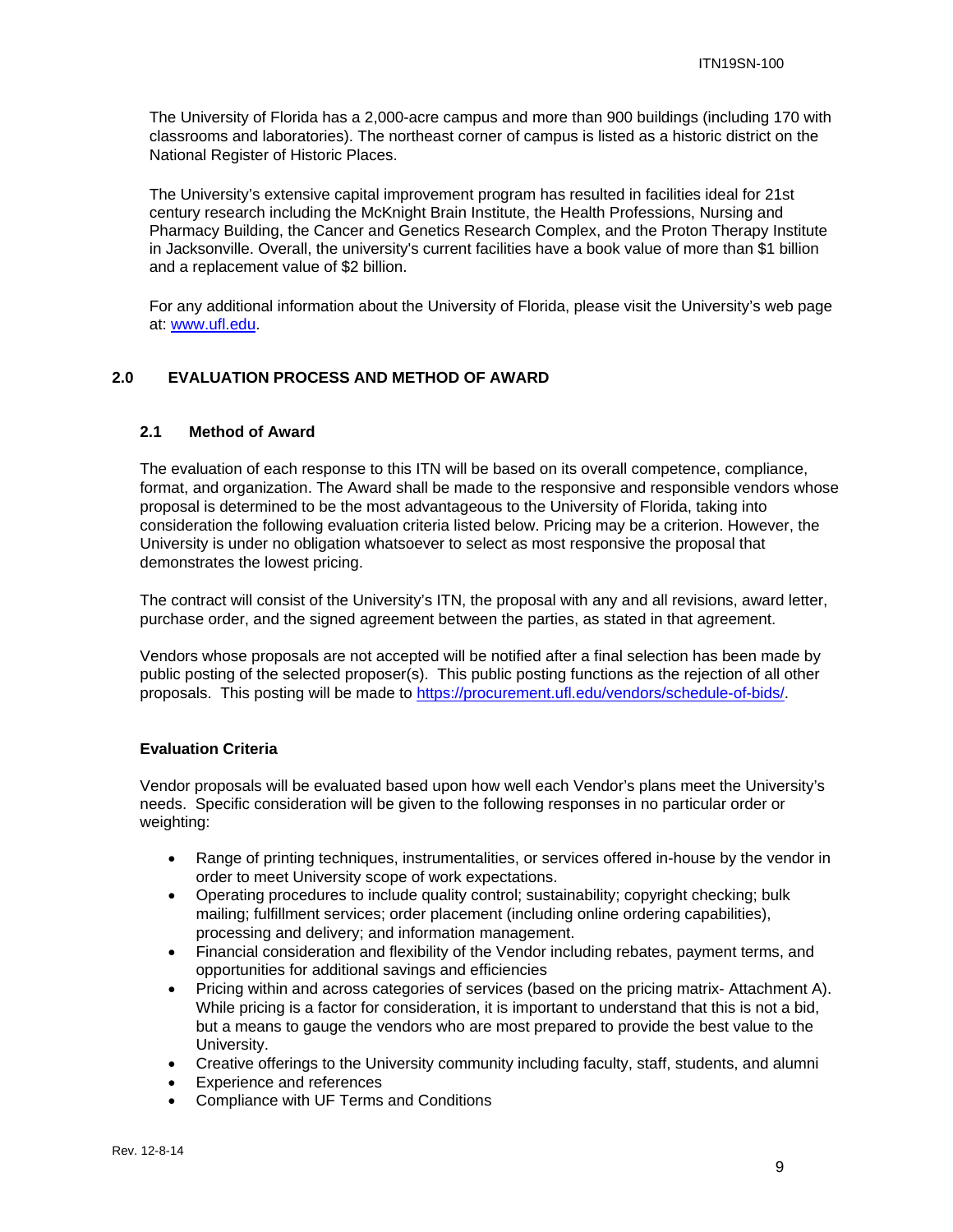#### **2.2 Selection, Negotiation, Additional Information**

Although the University reserves the right to negotiate with any vendor or vendors to arrive at its final decision and/or to request additional information or clarification on any matter included in the proposal, it also reserves the right to select the most responsive vendor or vendors without further discussion, negotiation, or prior notice. The University may presume that *any proposal is a best-andfinal offer.* 

#### **2.3 Pre-Award Presentations**

The University reserves the right to require presentation from any and all vendors, in which they may be asked to provide or they may provide information in addition to that provided in their proposals.

#### **2.4 Pre-Award Negotiations**

The University reserves the right to negotiate prior to award with vendors for purpose of addressing the matters set forth in the following list, which may not be exhaustive.

- Resolving minor difference and typographical errors
- Terms and conditions
- Clarifying necessary details and responsibilities
- Emphasizing important issues and points
- Receiving assurances from vendors
- Obtaining the lowest and best pricing and/or revenue agreement

#### **2.5 Vendor Protest Procedure; Notice of Proposal Protest Bonding Requirement**

Any vendor protest to a University decision or intended decision with regard to this ITN is subject to Florida Board of Governors' (BOG) Regulations 18.002 and 18.003. Any vendor who files an action protesting a decision or intended decision shall post at the time of the filing the formal written protest, a bond, payable to the University of Florida, in an amount equal to the lessor of 10% of the estimated value of the protestor's proposal or 10% of the University's estimated expenditure during the contract term:, or \$10,000. The bond shall be conditioned upon the payment of all costs which may be adjudged against the vendor. In lieu of a bond, the University will accept a cashier's check or money order in the amount of the bond.

#### **2.6 Contractual Intent/Right to Terminate and Recommence ITN Process**

The University intends to contract with one or more vendors whose proposal(s) are considered to be in the best interests of the University. However, the University may terminate this ITN process at any time up to notice of award, without prior notice, and without liability of any kind or amount. Further, the University reserves the right to commence one or more subsequent ITN processes seeking the same or similar products or services covered hereunder. In the event of cancellation or termination, the University reserves the right to award the contract to another Offeror, cancel in its entirety, or to request new proposals, whichever is in the best interest of University of Florida.

#### **2.7 Effective Period of Proposals**

Under this ITN, the University shall hold that vendors' responses to this ITN shall remain in effect for a period of ninety (90) days following the closing date, in order to allow time for evaluation, approval, and award of the contract. Any vendor who does not agree to this condition shall specifically communicate in its proposal such disagreement to the University, along with any proposed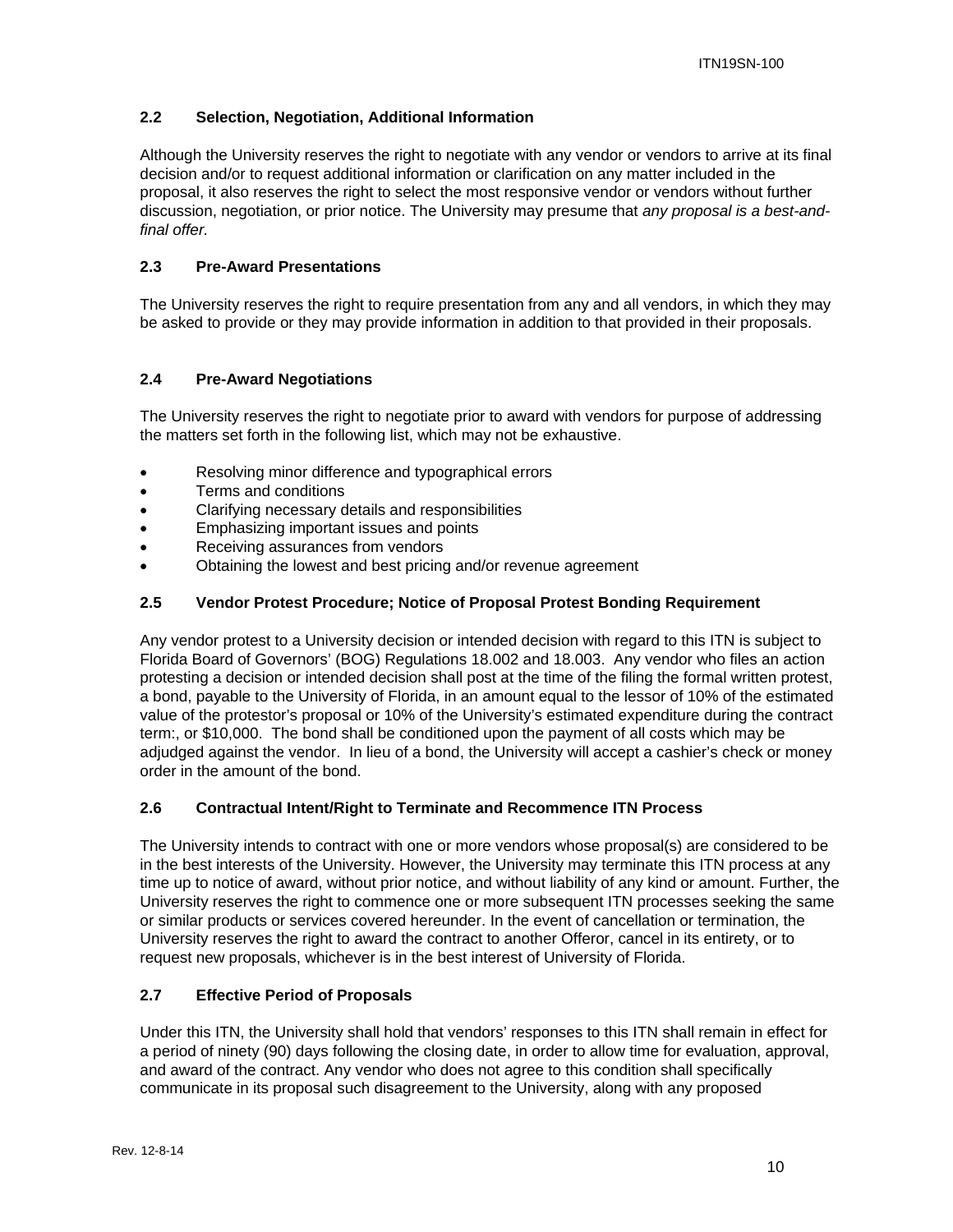alternatives. This University may accept or reject such proposed alternatives without further notification or explanation.

#### **2.8 Proposal Acceptance/Rejection**

The University reserves the right to reject any or all proposals. Such rejection may be without prior notice and shall be without any liability of any kind or amount to the University. The University shall not accept any proposal that the University deems not to be in its best interests. The University shall reject proposals submitted after the closing date and time.

#### **2.9 Errors and Omissions in Vendors Proposals**

The University may accept or reject any vendor's proposal, in part or in its entirety, if such proposal contains errors, omissions, or other problematic information. The University may decide upon the materiality of such errors, omissions, or other problematic information.

#### **2.10 Determination of and Information Concerning Vendor's Qualifications**

The University reserves the right to determine whether a vendor has the ability, capacity, and resources necessary to perform in full any contract resulting from this ITN. The University may request from vendors information it deems necessary to evaluate such vendors' qualifications and capacities to deliver the products and/or services sought hereunder. The University may reject any vendor's proposal for which such information has been requested but which the vendor has not provided. Such information may include but is not limited to:

- Financial resources
- Personnel resources
- Physical resources
- Internal financial, operating, quality assurance, and other similar controls and policies
- Resumes of key executives, officers, and other personnel pertinent to the requirements of the ITN
- Customer references
- Disclosures of complaints or pending actions, legal or otherwise, against the vendor
- The University reserves the right to check references with current customers as provided by the vendor and with any customers the University identifies

#### **2.11 Apparently Conflicting Information Obtained by Vendor**

The University is under no obligation whatsoever to honor or observe any information that may apparently conflict with any provision herein, regardless of whether such information is obtained from any office, agent, or employee of the University. Such information shall not affect the vendor's risks or obligations under a contract resulting from this ITN.

#### **2.12 Rejection of Vendor Counter-offers, Stipulations and Other Exceptions**

Any vendor exception, stipulation, counter-offer, requirement, and/or other alternative term or condition shall be considered rejected unless specifically accepted in writing by the University and thereafter incorporated into any contract resulting from this ITN.

#### **2.13 Vendor's Need to Use Proprietary Rights of the University**

All information proprietary to the University and disclosed by the University to any vendor shall be held in confidence by the vendor and shall be used only for purposes of the vendor's performance under any contract resulting from this ITN.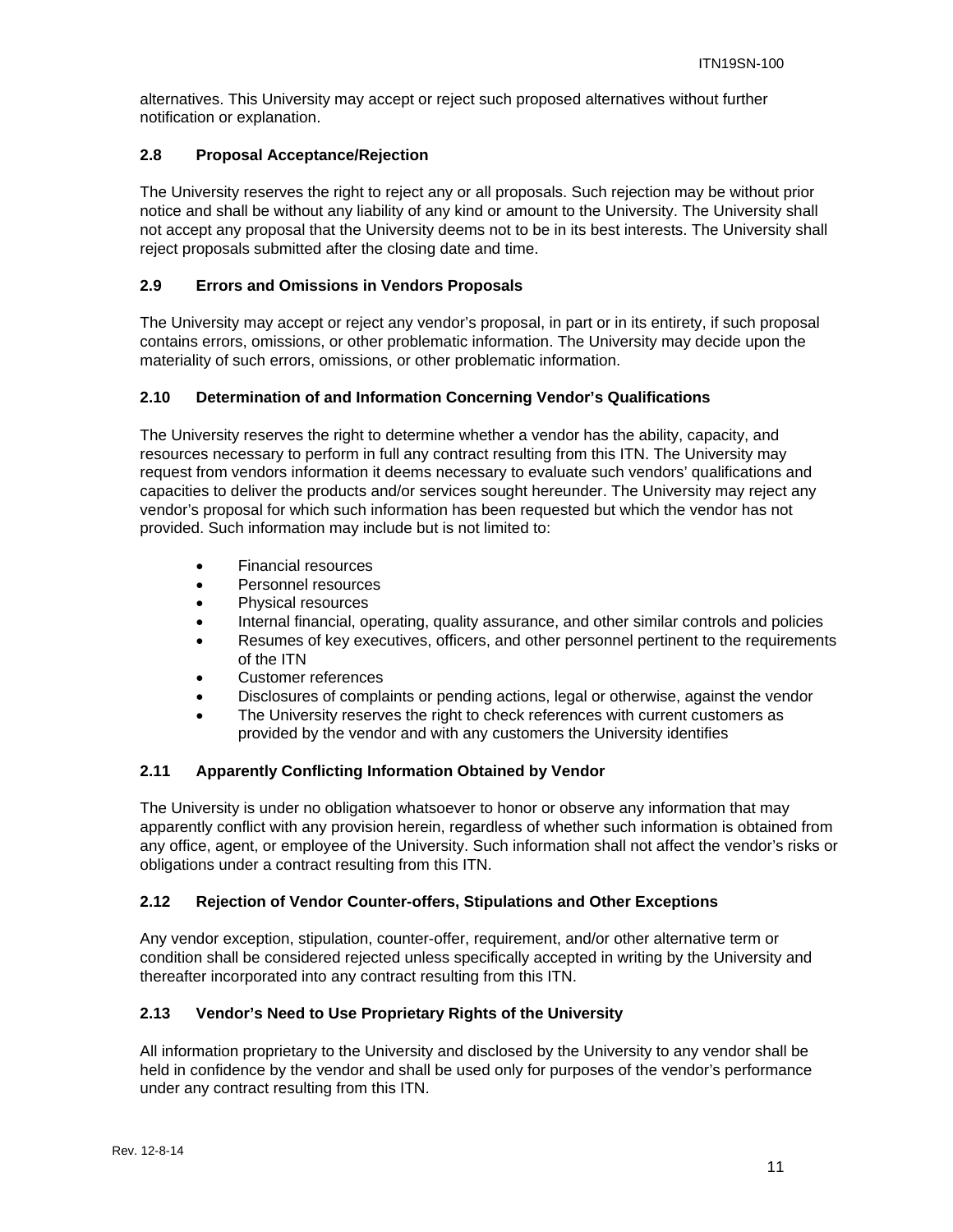#### **2.14 Public Record**

On the earlier of (i) the time the University provides notice of a decision or intended decision, or (ii) 30 days after the final competitive sealed proposals are all opened, whichever occurs earlier, vendor proposals may be disclosed as public record.

#### **3.0 SCHEDULE OF EVENTS**

The following is the tentative schedule that will apply to this ITN, but may change in accordance with the University's needs.

Monday 05/07/2018<br>Tuesday 05/22/2018 –6:00 PM ET Technical Quest Thursday 05/24/2018 Reponses to Inquires sent out Tuesday 06/12/2018 -3:00 PM ET **ITN Closes/Opening of Proposals** 

Technical Questions/Inquiries Due

#### **3.1 Pre-Proposal Conference**  N/A

#### **3.2 Intentionally omitted**

#### **3.3 Special Accommodations**

If special accommodations are needed in order to attend a pre-proposal meeting or a proposal opening, contact Steven Neal or email at sneal@ufl.edu three (3) business days prior to pre-proposal meeting or proposal opening.

#### **4.0 PROPOSAL RESPONSE AND PREPARATION INSTRUCTIONS**

Proposals must be delivered sealed to: University of Florida Procurement Services 971 Elmore Drive Gainesville, FL 32611-5250 on or prior to **06/12/2018 3:00 PM**. ITN# 19SN-100

#### **The above address is a valid campus address for any courier service.**

It is the vendor's responsibility to assure that the proposal is delivered at the proper time and place of the proposal opening. Proposals which for any reason are not so delivered will not be considered. The University shall not accept proposals received by facsimile or email. The University shall, at the specified closing date and time, open all proposals that are otherwise in order. The University will allow interested parties to attend such opening for purposes of identifying which vendors have responded. The University will make no immediate decision at such time, and there will be no disclosure of any information contained in any proposal until the earlier of (i) the time University provides notice of a decision or intended decision, or (ii) 30 days after the final competitive sealed proposals are all opened, whichever occurs earlier, at which time the vendor proposals become public record. When multiple solicitations have been scheduled to open at the same date and time, the University will open solicitations that have interested individuals present in sequential order by solicitation number. The University will hold unopened any proposals received after the closing date and time, and will not consider such proposals. The University reserves the right to retain or dispose of such proposals at its discretion; however, the University may return such proposals to their related vendors, but only at such vendor's request and at no cost or expense whatsoever to the University.

If only one proposal is received, Procurement may delay the opening in order to determine why other vendors did not respond and to encourage other vendors to respond.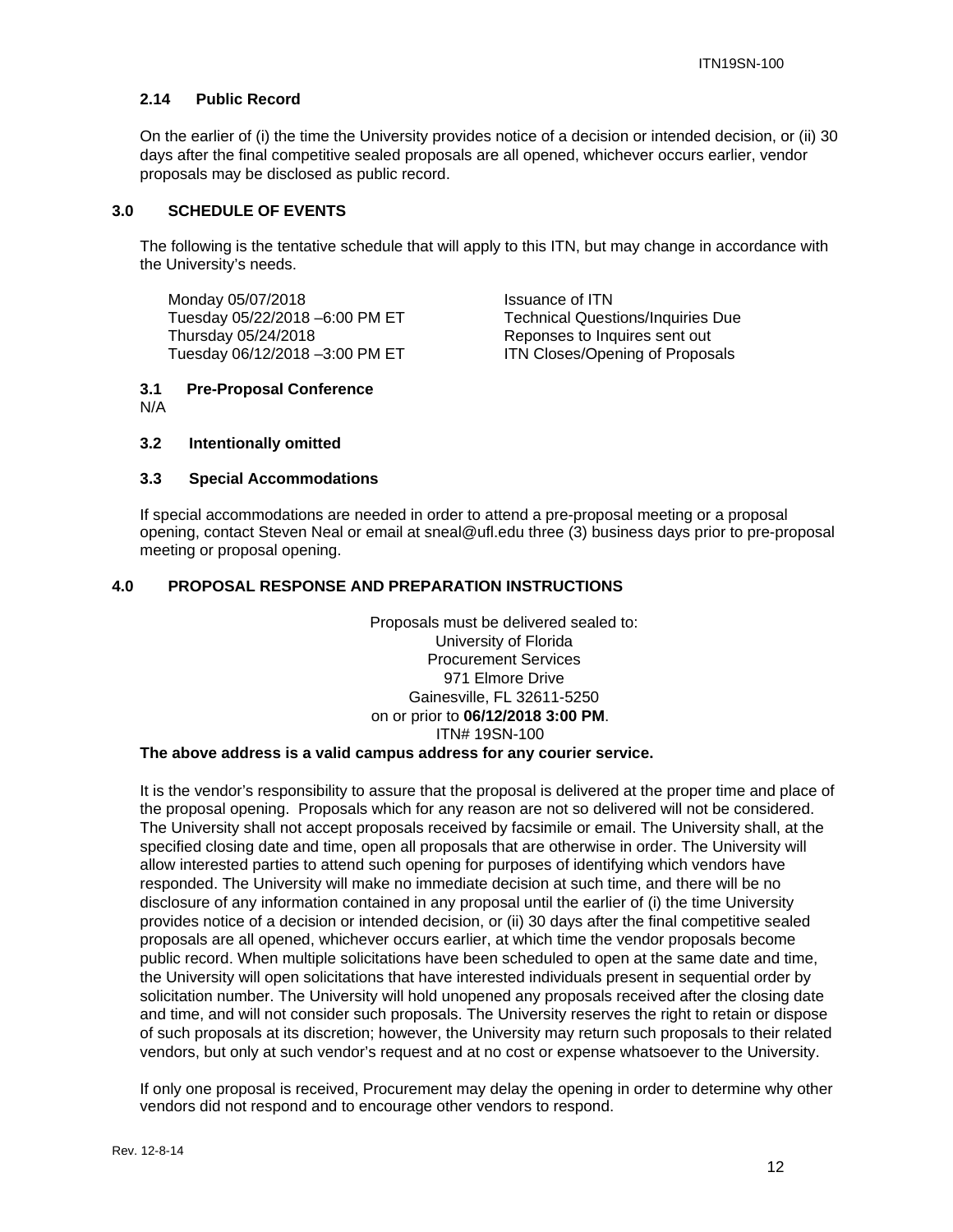#### **4.1 Proposal Format Organization**

Original proposal and all copies must be on 8-½ x11 text weight paper, double-sided, using binding tabs that will facilitate the distribution and evaluation of the proposals. Proposals should be printed when possible on paper containing a high level of post-consumer recycle content. Proposals should conform to the tabbed format below as well as the requirements of sections 4.1.2, 4.1.3 and 4.1.4.

#### **4.1.1 Response Format**

- Submit one (1) copy of the initial response on PC compatible media (CD/DVD or USB flash drive), preferably in Word® and/or Excel®. The original response must contain the original manual signature of the authorized person signing the proposal, and the electronic copy of the proposal.
- Submit one (1) original and two (2) copies of the vendor's proposal in hard copy form.
- The outer carton of the response must display clearly and conspicuously the following identifying information: the ITN number, name and due date and is sealed.
- The offeror's response must include the information and required submittals described, tabbed and numbered as shown below, with all information appearing in the Tab in which it was requested.
- Questions and requests for information may not be rearranged, regrouped, or divided in any way.
- All information and required submittals requested MUST BE in hardcopy and included in your written response.

#### *Failure to adhere to this condition may cause your response to be rejected without further evaluation.*

- Information submitted that is not requested by the University may be considered to be supplemental, not subject to evaluation by the committee members.
- If there is any information or required submittals which due to size or binding cannot be incorporated following the proper tab, the vendor must provide information following the numbered tab, telling the evaluator where the information can be found in the response.

#### **Tabular / Paginated Format:**

**Tab 1**: Required forms and Company Information:

- Completed and signed Certification of Proposal form
- Signed and completed acknowledgement forms for any addenda issued.
- Contact name(s) and title(s) of the individuals responsible for the company's proposal and negotiation during this ITN process.
- Organizational chart from the account management team through CEO of your company.
- Brief description of the proposed account management team.
- A one to two page executive summary of the vendor's proposal, including brief descriptions of the company's expertise procuring a contract the size and scope described in the ITN, and how the vendor plans to address the University's requirements.

#### **Tab 2**: Experiences/Reference

A listing of the company projects/customers similar in size and scope to the services described in the ITN, both current and past customers. This list must include the name, address, telephone, and email address of the client contract administrator.

#### **Tab 3**: Company Locations & Services

Please list in detail the location/s of your company (indicate store-front and/or production only) and the in-house services that can be provided at each site, including equipment. Examples of services are: digital and offset printing, finishing services, fulfillment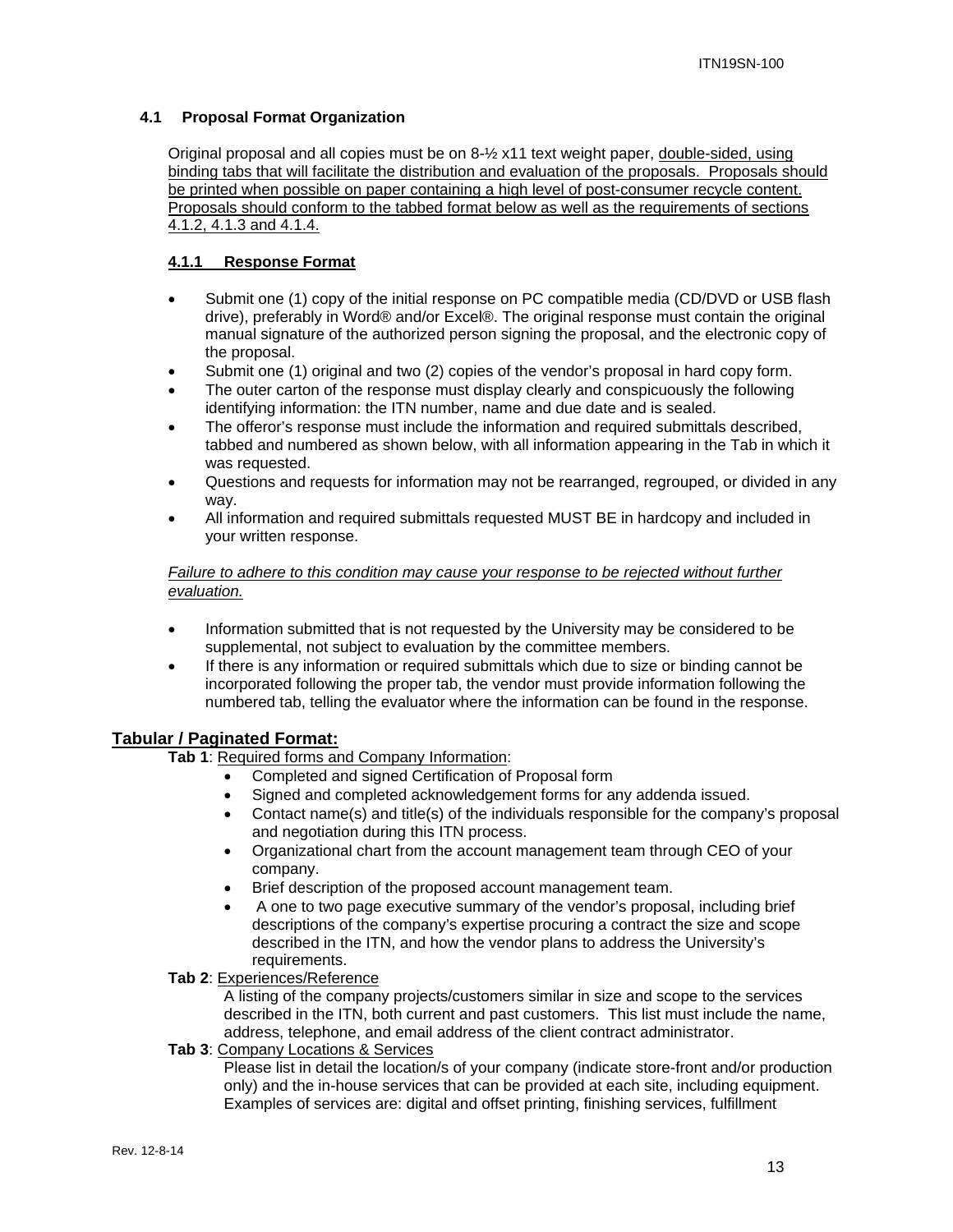services, direct mail, copyright clearance, storage, online ordering process, etc. Please also describe any other services related to section 1.2.1 that haven't previously been detailed. Lastly, describe what certifications your company holds (e.g. CASS certification, FSC certification, etc.)

**Tab 4**: Project Examples

Please provide examples of services/projects rendered in the State of Florida, particularly within institutions of higher learning. Please also detail the project communication process and how the vendor ensures the projects are completed on time and meet the expectations of the customer. Lastly, describe your company's quality control process for printing.

**Tab 5**: Pricing and Financial Offering

Pricing responses should be indicated on Attachment A. Pricing should be submitted in workbook format, such as Excel. Adobe (.pdf) format or protected workbooks are not acceptable for analysis. Also, please include any financial considerations and the flexibility of the Vendor including rebates, payment terms, and opportunities for additional savings and efficiencies. Lastly, detail your company's ability to provide the requested reporting detailed in section 6.10.

**Tab 6**: Creative Offerings – Sustainability, Social Responsibility, Small Business

- The University is concerned with social responsibility, for the environment and is committed to sustainable procurement practices. Please discuss the application of green (sustainable) processes, the use of recycled and sustainable certified papers, packing materials, green organizational policies, offset and programs to reduce your company's impact.
- Please describe the ability to report use of small business, minority owned business and businesses certified as minority in the State of Florida.
- **Tab 7:** Terms & Conditions

Specifically detail any concerns and provide suggested alternative language to the Terms and Conditions included in the ITN.

#### **4.1.2 Number of Proposal Copies to be Furnished**

Vendors are to submit one (1) original, of the initial response on PC compatible media (CD/DVD or USB flash drive), preferably in Word® and or / Excel® marked "Original"; one (1) original and two (2) copies in hard copy form, each marked "Copy".

#### **4.1.3 Bindings and Marking**

Vendors shall ensure that the original and each copy are individually bound. When submitting more than one (1) proposal, vendors shall ensure that units are clearly marked; for example, as "Original of Proposal One", "Copy One of Proposal One", "Original of Proposal Two", "Copy One of Proposal Two", and so on.

#### **4.1.4 Marking of Envelopes**

Vendors shall ensure that the outer carton of the response must display clearly and conspicuously the following identifying information: ITN #: 19SN-100. Opening date and time: 06/12/2018 3:00 PM EST

#### **4.1.5 Proposal Costs**

The University is not liable in any manner or to any extent for any cost or expense incurred by any vendor in the preparation, submission, presentation, or any other action connected with proposing or otherwise responding to this ITN. Such exemption from liability applies whether such costs are incurred directly by the vendor or indirectly through the vendor's agents, employees, assigns or others, whether related or not to the vendor.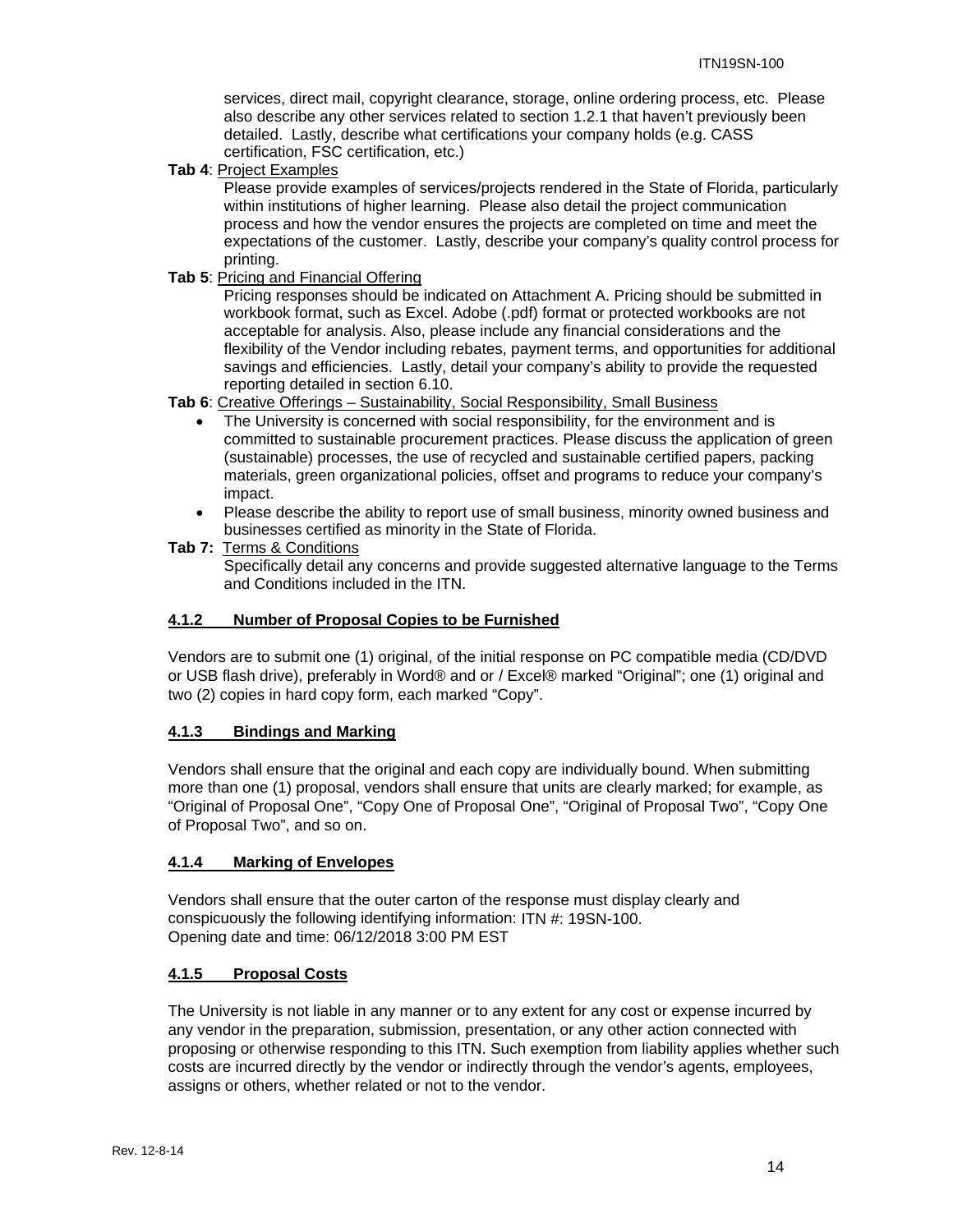#### **4.1.6 Faxes or Emails Not Accepted**

The University shall not accept proposals received by fax or email.

#### **4.2 Requirements of Proposer for Response**

#### **4.2.1 Original ITN Document**

Procurement Services shall retain the ITN, and all related terms and conditions, exhibits and other attachments, in original form in an archival copy. Any modification of these, in the vendor's submission, is grounds for immediate disqualification.

#### **4.2.2 Vendor's Understanding of the ITN**

In responding to this ITN, the vendor accepts the responsibility fully to understand the ITN in its entirety, and in detail, including making any inquiries to the University as necessary to gain such understanding. The University reserves the right to disqualify any vendor who demonstrates less than such understanding. Further, the University reserves the right to determine, at its sole discretion, whether the vendor has demonstrated such understanding. Related to this, the University's right extends to cancellation of award if award has been made. Such disqualification and/or cancellation shall be at no fault, cost or liability whatsoever to the University.

#### **4.2.3 University Provides Information in Good Faith without Liability**

All information provided by the University in this ITN is offered in good faith. Individual items are subject to change at any time. The University makes no certification that any item is without error. The University is not responsible or liable for any use of the information, or for any claims attempted to be asserted there from.

#### **4.2.4 Verbal versus Written Communication**

Verbal communication shall not be effective unless formally confirmed in writing by the specified University Procurement staff in charge of managing this ITN's process. In no case shall verbal communication override written communication.

#### **4.2.5 Questions, Communications and Inquires between the University and Vendors**

Vendor inquiries, questions and requests for clarification related to this ITN are to be directed, in writing, to:

> University of Florida Procurement Services 971 Elmore Drive Gainesville, FL 32611-5250

Attn: Steven Neal Telephone No: 352/392-1331 Facsimile No: 352/392-8837 E-mail Address: sneal@ufl.edu

Applicable terms and conditions herein shall govern communications and inquiries between the University and vendors, as they relate to this ITN.

**Informal communications** shall include, but are not limited to, requests from/to vendors or vendors' representatives of any kind or capacity, to/from any University employee or representative of any kind or capacity, with the exception of Procurement Services, for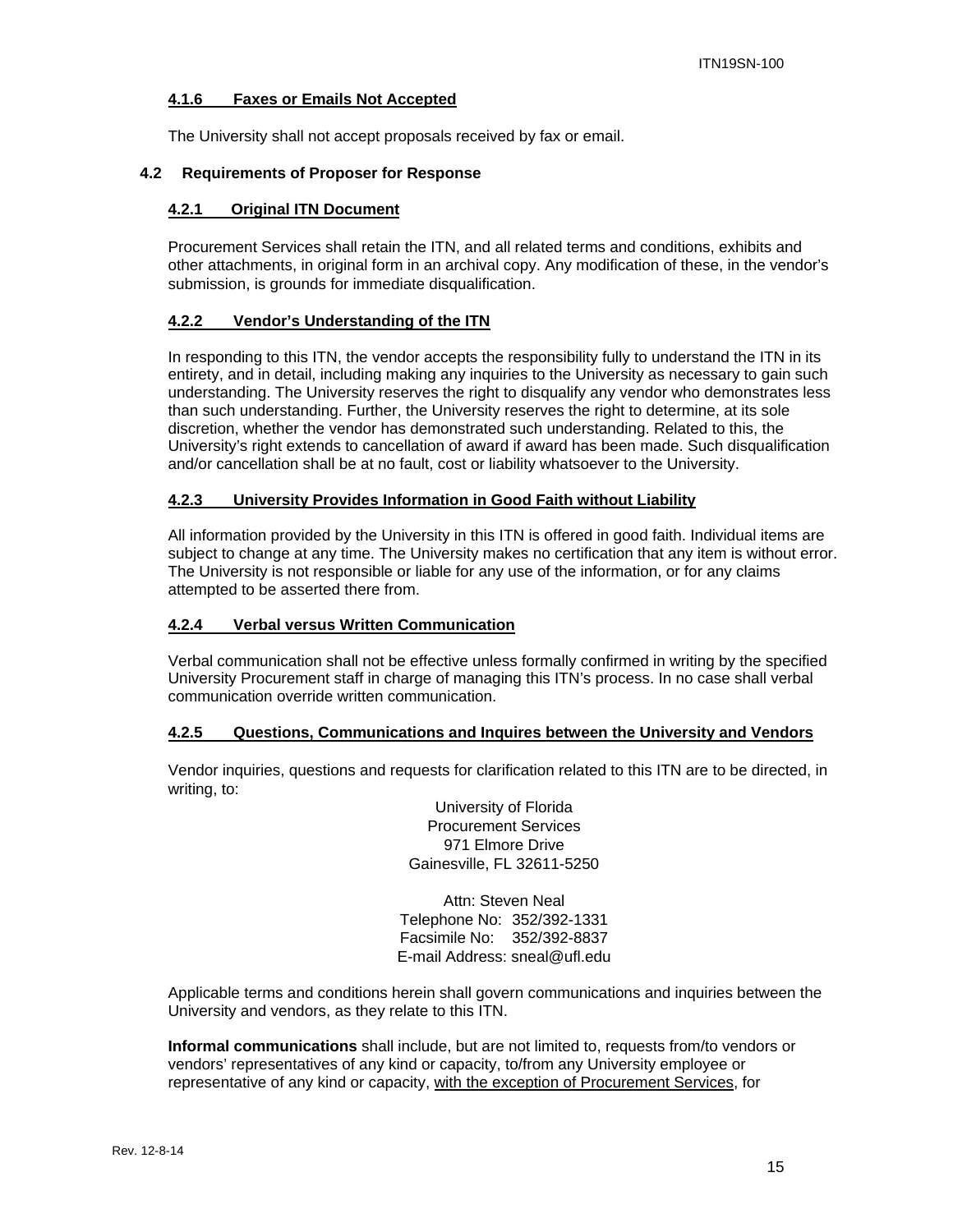information, comments, speculation, etc. Inquiries for clarifications and information that will not require addenda may be submitted verbally to the Procurement Staff named, above, at any time.

**Formal communications** shall include but are not limited to the following.

 Questions concerning this ITN must be submitted in writing, and be received prior to 05/22/2018 6:00 PM/ET.

 Errors and omissions in this ITN and enhancements. Vendors shall bring to the University's attention any discrepancies, errors, or omissions that may exist within this ITN. Vendors shall recommend to the University any enhancements in respect to this ITN, which might be in the University's best interests. These must be submitted in writing and be received prior to 05/22/2018 6:00 PM/ET.

• Inquiries about technical interpretations must be submitted in writing, and be received prior to 05/22/2018 6:00 PM ET.

• Inquiries for clarifications/information that will not require addenda may be submitted verbally to the Procurement Staff named above at any time during this process.

- Verbal and/or written presentations and pre-award proposals under this ITN.
- Addenda to this ITN.

Informal communications shall cease on the date of distribution of this ITN and formal communications shall commence. On the date that the University completes the award process for this ITN and executes the resulting contract with the successful Vendor, informal communications may resume and formal communications must cease.

#### **4.2.6 Addenda and the University's Response to Communications from Vendor**

The University will make a good-faith effort to provide a written response to each question or request for clarification that requires addenda within five (5) University business days.

#### *All addenda will be posted to our web site only:*

https://procurement.ufl.edu/vendors/schedule-of-bids/

#### *Vendors who want the addenda supplied to them in another form must notify the Procurement Staff listed in Section 4.2.5 above of that request. Otherwise, it will be the vendor's responsibility to check the web site for any additional information and addenda concerning this ITN.*

The University will not respond to any questions/requests for clarification that require addenda, if received by the University after **05/22/2018**.

#### **4.2.7 Pricing and/or Revenue Proposal**

Vendors shall indicate pricing and/or revenue offers under Tab 5 and on Attachment A. Vendors shall ensure that any departure from this condition results in an offer that is clearly crossreferenced to the applicable sections within this ITN. For any material departure from this condition, vendors shall provide clear and unambiguous explanations how the departure relates in detail to the applicable sections within this ITN.

#### **4.2.8 Revisions to the ITN**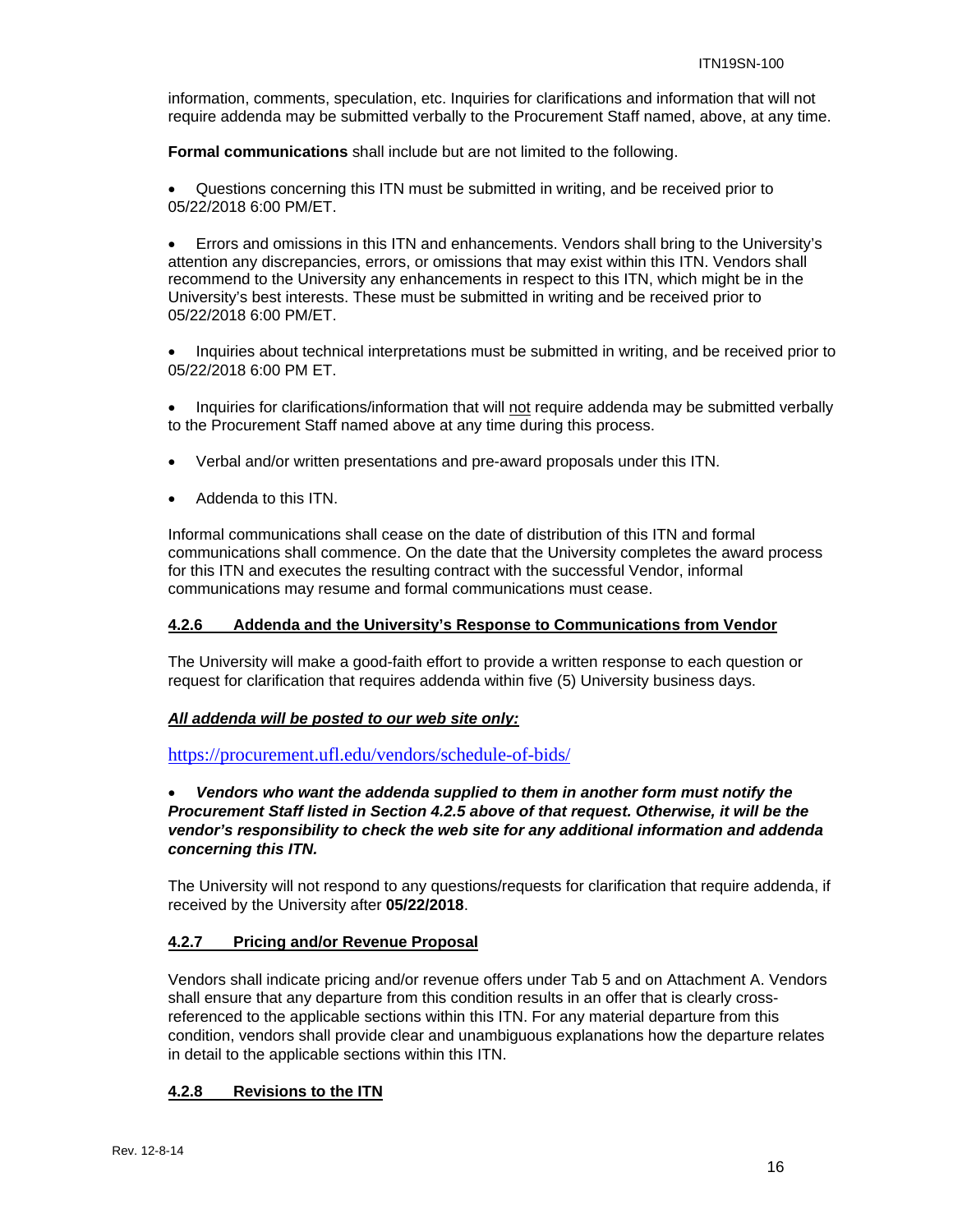The University may revise any part of this ITN for any reason by issuing addenda. The University will communicate additional information and addenda to this ITN by posting them on our web site.

https://procurement.ufl.edu/vendors/schedule-of-bids/

#### **Vendors that want the revisions supplied to them in another way must notify the Procurement Staff listed in this document of that request. Otherwise, it will be the vendor's responsibility to check the web site for any additional information and addenda concerning this ITN.**

Vendors are responsible for the information contained in such addenda, whether or not they acknowledge receipt. The University is under no obligation to communicate such addenda to vendors who notify the University that they will not be responding this ITN. The University may determine whether an addendum will be considered as part of this ITN and/or as part of any contract resulting there from. The University shall reject vendors' responses to addenda if such responses are received after the ITN closing date and time.

#### **4.2.9 Attention to Terms and Conditions**

Vendors are cautioned to thoroughly understand and comply with all matters covered under the Terms and Conditions section of this ITN. The successful Vendor is expected to enter into a form of agreement. The University agreement terms and conditions included in this ITN are intended to be incorporated into this agreement. PROPOSALS THAT ARE CONTINGENT UPON ANY CHANGES TO THESE TERMS AND CONDITIONS MAY BE DEEMED TO BE NON-RESPONSIVE AND MAY BE REJECTED (within the University's sole discretion).

#### **4.2.10 Required Signature**

The University may reject any vendors' response if it is not signed as indicated and/or required by the areas, spaces, or forms provided within this ITN.

#### **4.2.11 Authority to Negotiate**

Representatives of the vendor(s) selected to participate in oral negotiation(s) shall be first required to submit written authorization from the company CEO or CFO attesting to the fact that the company's lead negotiator is authorized to bind the company to the terms and conditions agreed to during negotiations and as contained in the vendor's best and final offer. The provision of such authorization shall be a prerequisite to continuation in the ITN process. The University shall not enter into extensive contract negotiations with the selected vendor(s) after the negotiation process has been completed. If the University determines that a company awarded a contract based on this ITN does not honor all aspects of the agreement reached during the negotiations in the best and final offer, the University reserves the right to immediately cancel the award, and to place the company on the University's suspended vendor list.

Company negotiators must enter the negotiations prepared to speak on behalf of the vendor's company. The University reserves the right to immediately terminate negotiations with any company whose representatives are not empowered to, or who will not, make decisions during the negotiation session. Vendors are reminded that the University may elect not to solicit a best and final offer from any company whose representative(s) have been unable or unwilling to commit to decisions reached during the verbal negotiation process.

#### **4.2.12 Collusion Prohibited**

In connection with this ITN, vendor collusion with other vendors or employees thereof, or with any employee of the University, is prohibited and may result in vendor disqualification and/or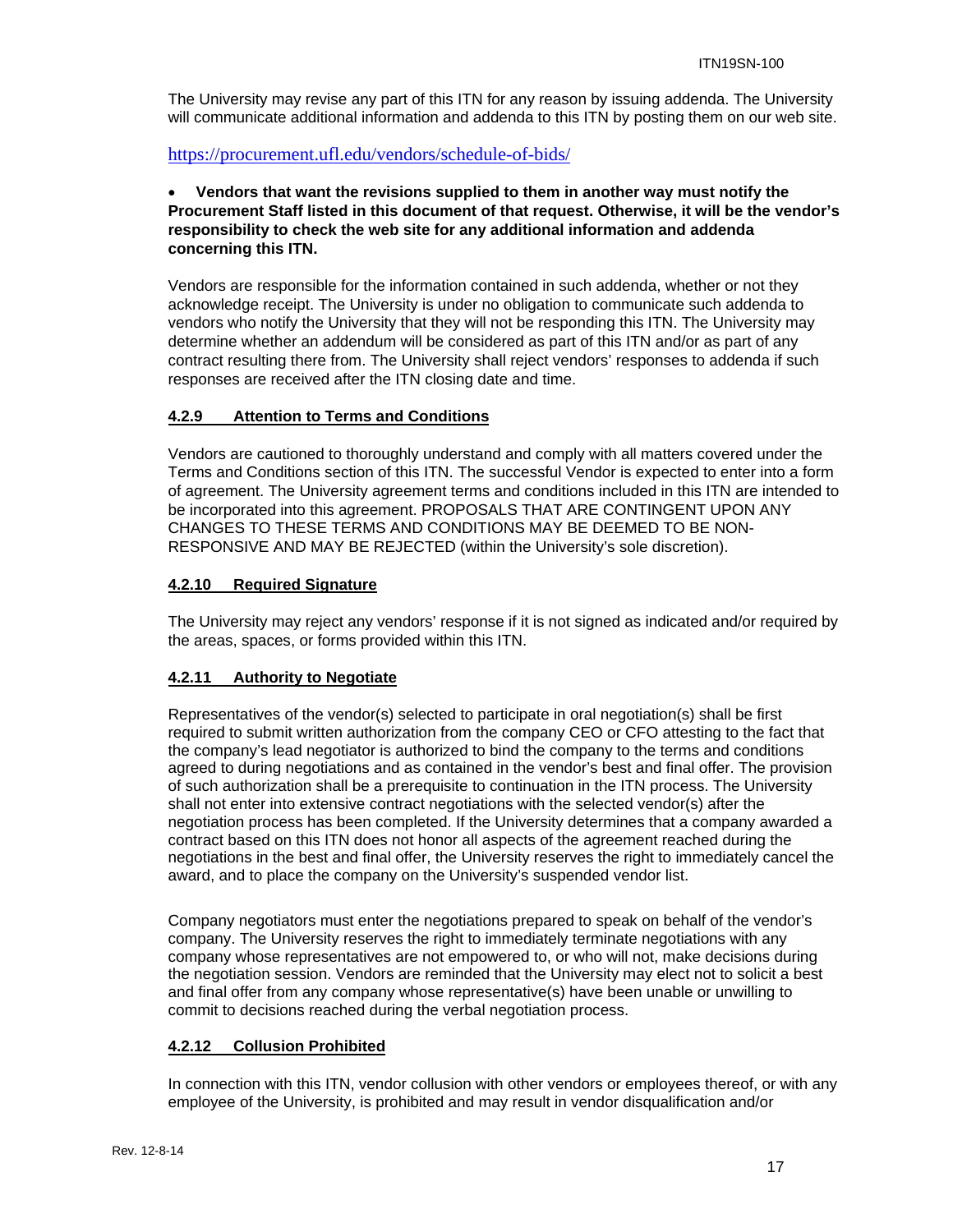cancellation of award. Any attempt by the vendor, whether successful or not, to subvert or skirt the principles of open and fair competition may result in vendor disqualification and/or cancellation of award. Such disqualification and/or cancellation shall be at no fault or liability whatsoever to the University.

#### **4.2.13 Improper Business Relationships/Conflict of Interest Prohibited**

In connection with this ITN, each vendor shall ensure that no improper, unethical, or illegal relationships or conflict of interest exists between or among the vendor, the University, and any other party to this ITN. The University reserves the right to determine the materiality of such relationships, when discovered or disclosed, whether intended or not; and to decide whether or not vendor disqualification and/or cancellation of award shall result. Such disqualification and/or cancellation shall be at no fault or liability whatsoever to the University.

#### **4.2.14 Corrections, Changes, and Providing Information on Forms within the ITN**

Vendors shall ensure that an authorized individual initials each correction using pen and ink. Vendors shall use pen and ink or typewriter in providing information directly on pages, or copies thereof, contained within this ITN.

#### **4.2.15 Intentionally Omitted**

#### **4.2.16 Anti-Kickback**

In compliance with FAR 52.203-7, the University has in place and follows procedures designed to prevent and detect violations of the Anti-Kickback Act of 1986 in its operations and direct business relationships.

#### **4.2.17 Withdrawal of ITN**

Vendors may withdraw their proposals any time prior to the ITN closing date. Vendors may request to withdraw their proposals after the ITN closing date and time prior to selection and notice of award. The University shall have sole authority to grant or deny such a request. In the event the University grants such a request, it may withhold issuing future ITN's to such vendors.

#### **4.2.18 University's Right to Use Vendor's Ideas/Proprietary Information**

**If the vendor needs to submit proprietary information with the proposal, the vendor shall ensure that it is enclosed in a separate envelope from the proposal and that it is clearly designated and conspicuously labeled as such.** Vendors who submit responses with information noted as proprietary may be asked to substantiate why the information is proprietary or is otherwise exempt from a public records request under Florida Law.

Selection or rejection of the proposal shall not affect the University's right of use. Provided, however, that the University will, in good faith, honor any vendor information that is clearly designated and conspicuously labeled as proprietary when the University concurs that the information is proprietary, and that trade secrets or other proprietary data contained in the proposal documents shall be maintained as confidential in accordance with procedures promulgated by the Procurement Staff and subject to limitations in Florida or Federal law. Pricing information cannot be considered proprietary. The University shall not be liable in any manner or in any amount for disclosing proprietary information if such information is not clearly so designated and conspicuously so labeled. The University shall likewise not be liable if it did not know or could not have reasonably known that such information was proprietary.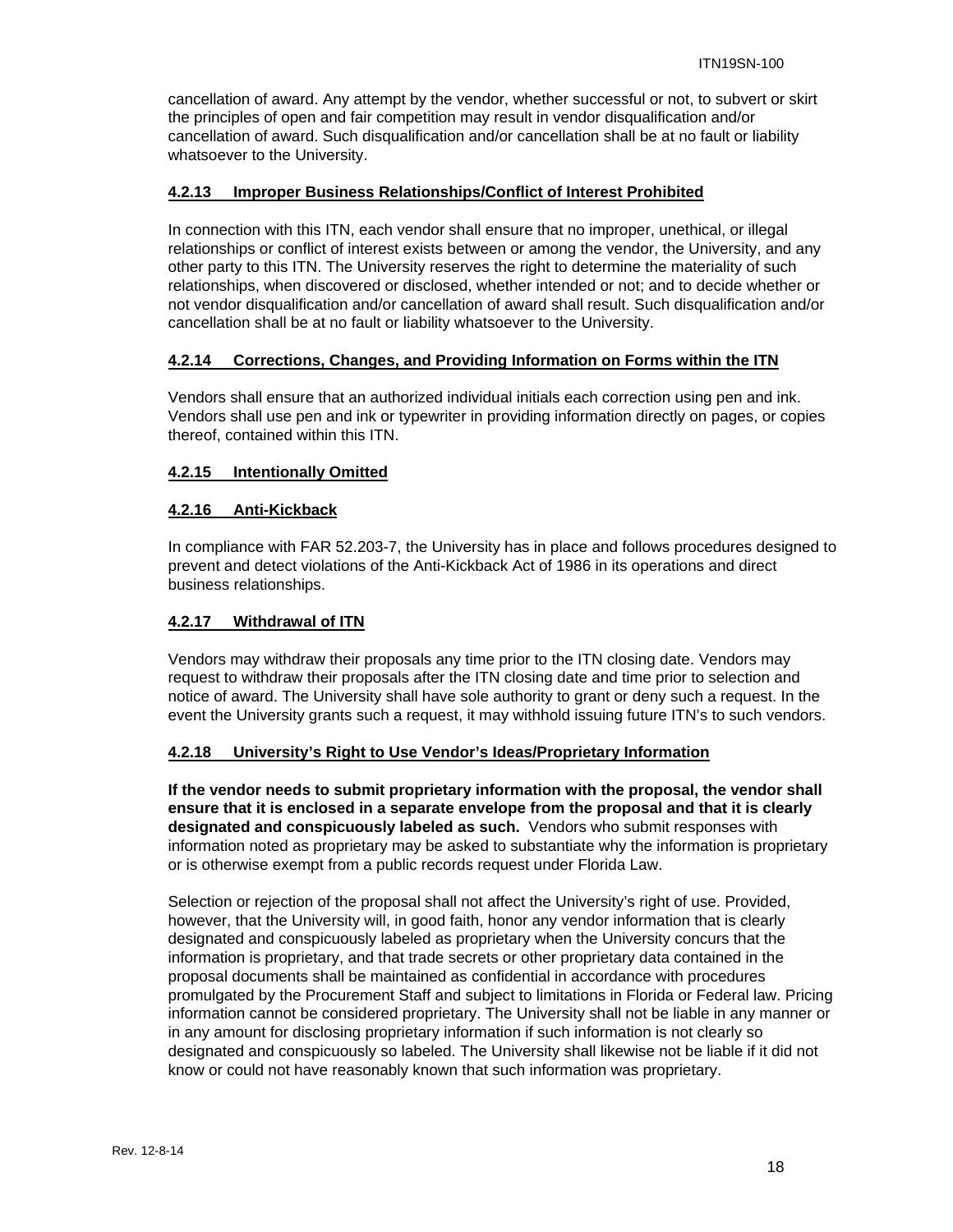Should a request be made of the University for access to the information designated confidential or trade secret by the bidder and, on the basis of that designation, the University denies the request, the bidder may be responsible for all legal costs necessary to defend such action if the denial is challenged in a court of law.

#### **5.0 DEFINITIONS**

#### **5.1 Agreement/Contract**

All types of agreements entered into by the University of Florida, regardless of what they may be called, for the procurement of materials, services or construction, or the disposal of materials. Meaning is interchangeable.

#### **5.2 Customer**

Unless otherwise implied by the context of the specific provision within this ITN, "Customer" means a customer of the vendor, other than the University.

#### **5.3 May, Should**

Indicates something that is not mandatory, but permissible, recommended, or desirable.

#### **5.4 Must, Shall, Will**

Indicates a mandatory requirement. Failure to meet these mandatory requirements may result in rejection of your proposal as non-responsive.

#### **5.5 Proposal**

The entirety of the vendor's responses to each point of this ITN, including any and all supplemental offers or information not explicitly requested within this ITN.

#### **5.6 Proprietary Information**

Information held by the owner that if released to the public or anyone outside the owner's organization, would be detrimental to its interests. It is an issue of fact rather than opinion. Pricing and/or revenues cannot be considered proprietary.

#### **5.7 Provider**

Any entity responding to this ITN, or, if selected, the vendor entering into a contract with University.

#### **5.8 Invitation to Negotiate (ITN)**

A competitive negotiation process. It is not to be confused with an Invitation to Bid (ITB), in which goods or services are precisely specified and price is substantially the only competitive factor. This ITN provides the University the flexibility to negotiate to arrive at a mutually agreeable relationship. Price will be considered, but will not be the only factor of evaluation.

#### **5.9 Respondent**

Any entity responding to this ITN, or, if selected, the vendor entering into a contract with University.

#### **5.10 Response**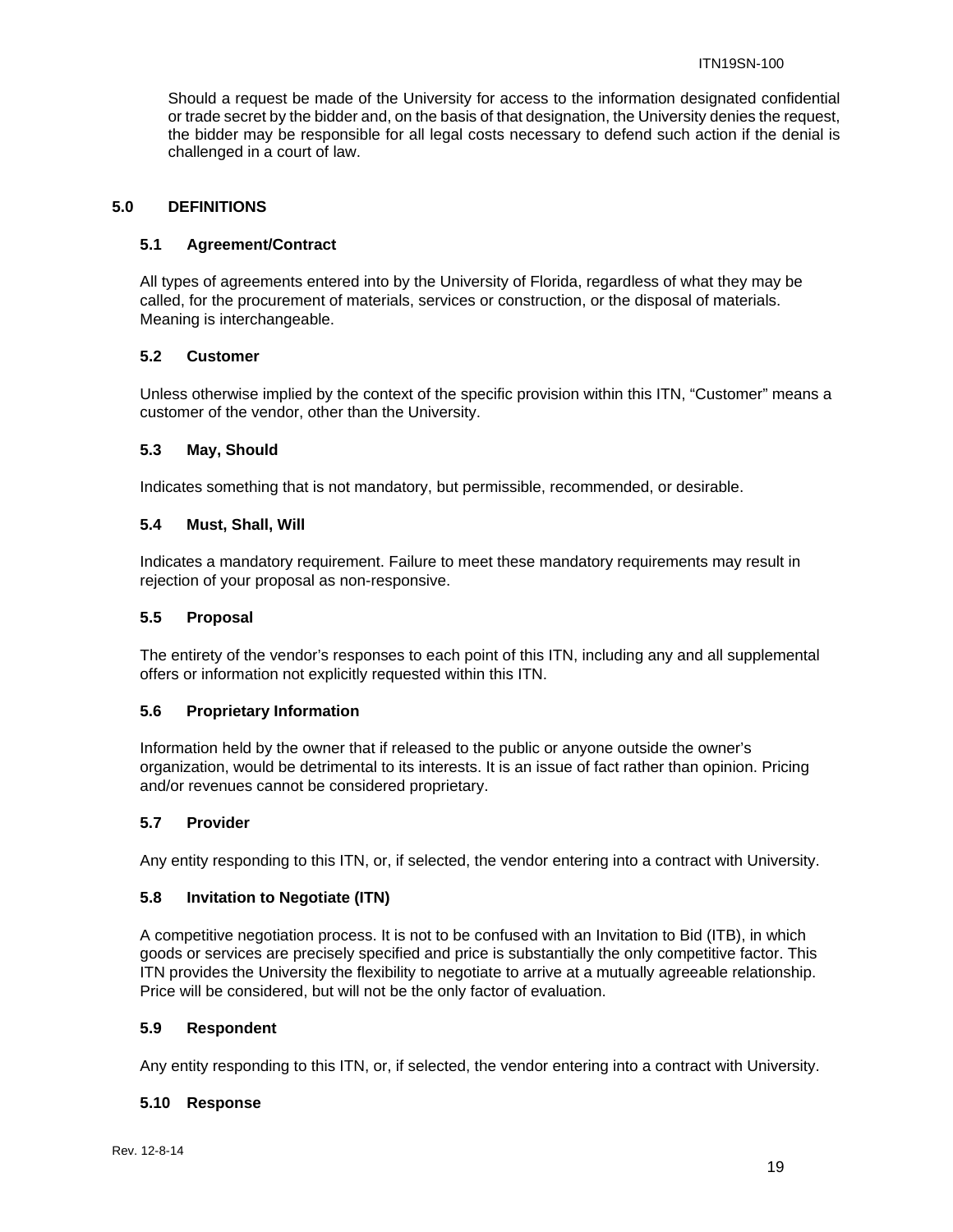#### Same as Proposal

#### **5.11 Successful Vendor**

Any entity responding to this ITN, or, if selected, the vendor entering into a contract with University.

#### **5.12 Supplement Agreement**

Any supplement terms and conditions agreed to by the parties in writing taking precedence over all other documents governing the transaction.

#### **5.13 Supplier**

Any entity responding to this ITN, or, if selected, the vendor entering into a contract with University.

#### **5.14 University of Florida, UF or University**

Same as The University of Florida Board of Trustees, a public body corporate of the State of Florida; throughout the document the term UF, University and University of Florida is used interchangeably.

#### **5.15 Vendor**

Any entity responding to this ITN, or, if selected, the vendor entering into a contract with University.

#### **5.16 Vendor's Proposal**

Same as Proposal

#### **5.17 Vendor's Response**

Same as Proposal

#### **6.0 AGREEMENT TERMS AND CONDITIONS**

The following are the Terms and Conditions that will become part of any Agreement consummated between the University and the Successful Vendor and are not subject to negotiation or alteration by the Successful Vendor. Therefore, the Successful Vendor will be expected to execute an Agreement containing the provisions set forth in this section, or substantially similar provisions as University deems prudent or necessary. This list of provisions is not exhaustive or indicative of every provision that will be contained in the Agreement, but rather identifies particular terms and conditions of which the vendor should be aware. In the event of a conflict between any provisions contained in any of the documents governing this transaction, the following shall be the order of precedence: Agreement; Invitation to Negotiate; Proposal.

#### **6.1 Actions of Successful Vendor**

The University is under no obligation whatsoever to be bound by the actions of any Successful Vendor with respect to third parties. The Successful Vendor is not a division or agent of the University.

#### **6.2 Advertising**

The Successful Vendor shall not advertise or publish information concerning the Agreement without prior written consent of the University. The University shall not unreasonably withhold permission.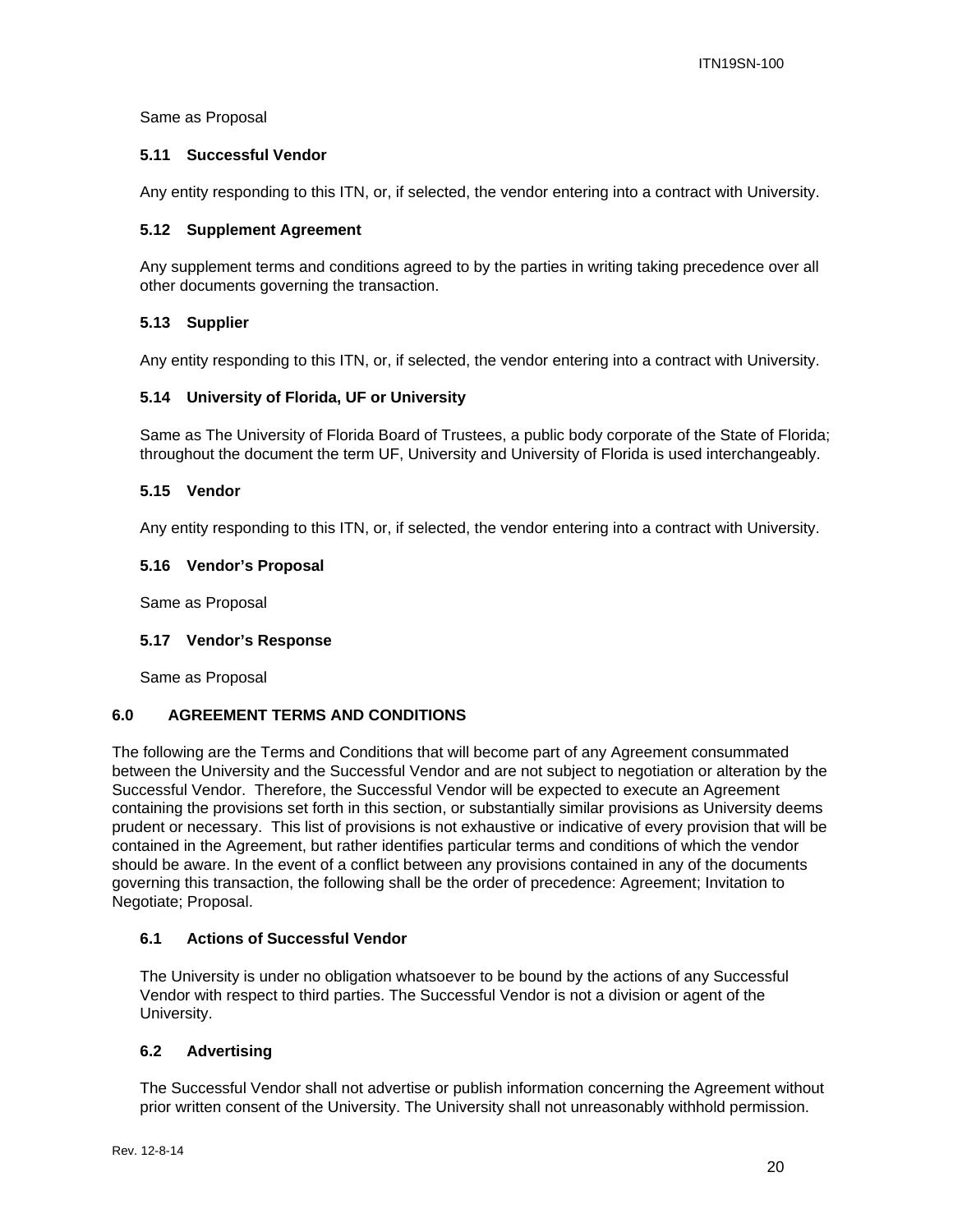#### **6.3 Americans with Disabilities Act**

The Successful Vendor shall comply with all applicable provisions of the Americans with Disabilities Act and applicable federal regulations under the act.

#### **6.4 Certification**

By signature on the "Proposal Certification" form included under Section 7.0, the Vendor certifies that the submission on the proposal did not involve collusion or other anti-competitive practices. The Vendor has not given, offered to give, nor intends to give at any time hereafter any economic opportunity, future employment, gift, loan, gratuity, special discount, trip, favor, or service to a public servant in connection with the submitted proposal. In addition, Vendor certifies whether or not an employee of the University has, or whose relative has, a substantial interest in any Agreement subsequent to this ITN. Vendor also certifies their status with regard to debarment, or suspension by any federal entity.

Failure to provide a valid signature affirming the stipulations required by this clause shall result in the rejection of the submitted proposal and, if applicable, any resulting Agreement. Signing the certification with a false statement shall void the proposal and, if applicable, any resulting Agreement. Any resulting Agreement may be subject to legal remedies provided by law. Vendor agrees to promote and offer to the University only those services and/or materials as stated in and allowed for under resulting Agreement(s).

#### **6.5 Conflict of Interest**

The award hereunder is subject to the provisions of Chapter 112, F.S. Vendors must disclose with the proposal the name of any officer, director, or agent who is also an employee of the University of Florida. Further, all Vendors must disclose the name of any University employee who owns, directly or indirectly, an interest of five percent (5%) or more in the Vendor's firm or any of its branches.

#### **6.6 Discrimination**

An entity or affiliate who has been placed on the discriminatory list may not submit a bid on a contract to provide goods or services to a public entity, may not submit a bid on a contract with a public entity for the construction or repair of a public building or public work, may not submit proposals on leases of real property to a public entity, may not award or perform work as a Vendor, supplier, subcontractor or consultant under contract with any public entity, and may not transact business with any public entity.

#### **6.7 Drug Free Workplace**

The Successful Vendor agrees that in the performance of the Agreement, neither the Successful Vendor nor any employee of the Successful Vendor shall engage in the unlawful manufacture, distribution, dispensing, possession, or use of a controlled substance in conducting any activity covered by the Agreement. The University reserves the right to request a copy of the Successful Vendor's Drug Free Workplace Policy. The Successful Vendor further agrees to insert a provision similar to this statement in all subcontracts for services required.

#### **6.8 Equal Opportunity Statement**

The State Universities have established equal opportunity practices which conform to both the spirit and the letter of all laws against discrimination and prohibit discrimination based on race, creed, color, sex, age, national origin, marital status or religion. To be considered for inclusion as a supplier under this agreement, the vendor commits to the following: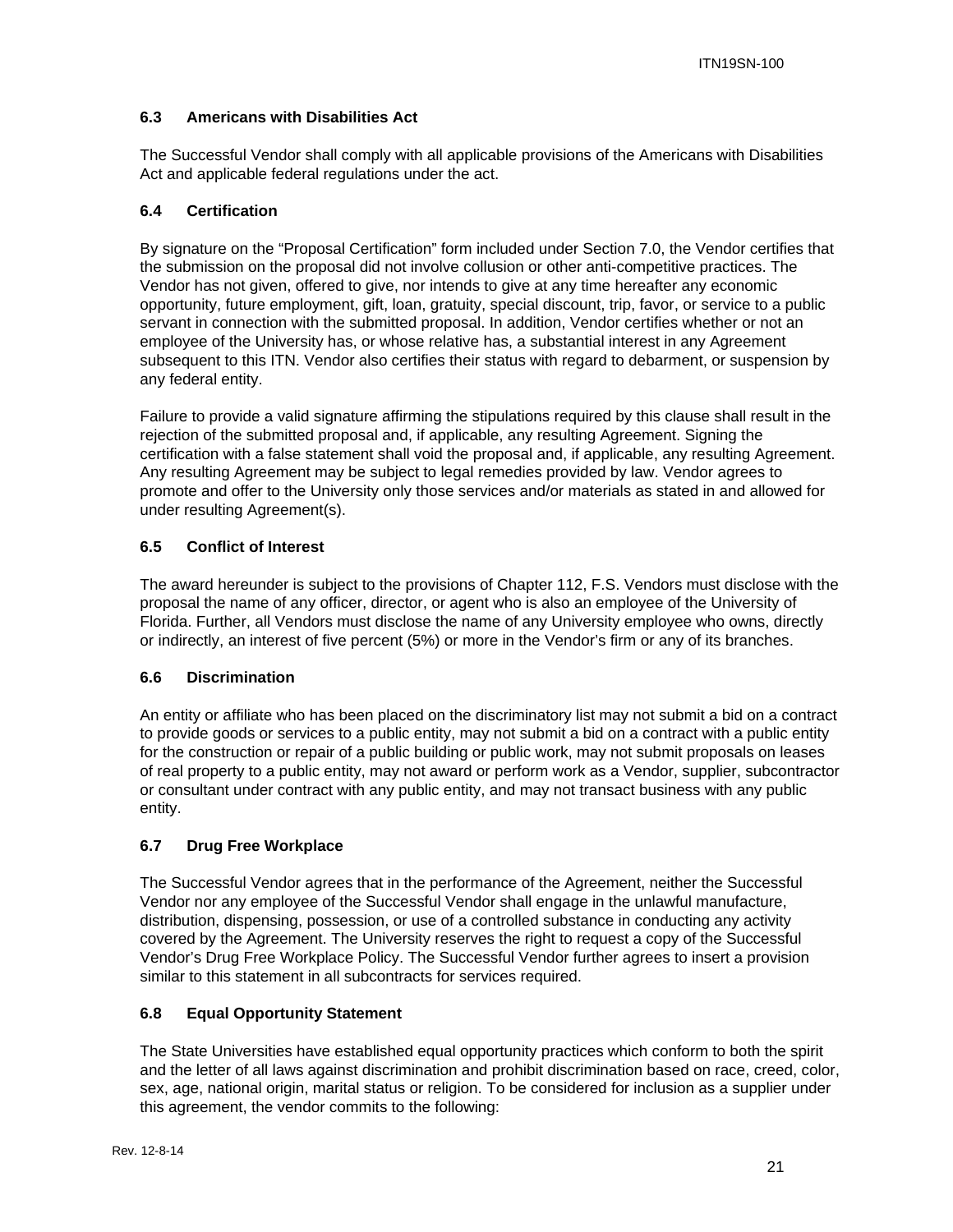A. The provisions of Executive Order 11246, September 24, 1966, and the rules, regulations, and relevant orders of the Secretary of Labor are applicable to each order placed against this agreement regardless of value.

B. If the vendor expects to receive \$10,000 in orders during the first 12 months of this agreement, a complete certificate of non-segregated facilities shall be attached to the proposal response.

C.If the vendor expects to receive \$50,000 in orders during the first 12 months of this agreement and employs more than 50 people, standard form 100 (EEOO-1) must be filed prior to March 1 of each year.

D. If the vendor expects to receive \$50,000 in orders during the first 12 months and employs more than 50 people, a written program for affirmative action compliance must be maintained by the vendor, subject to review upon request by the user agencies of this agreement.

If you have already complied with the above, please indicate\_\_\_\_

#### **6.9 Federal, State, and Local Laws and Regulations**

Successful Vendor is solely responsible for complying with all laws, ordinances, and regulations including but not limited to, those relating to taxes, licenses and permits, as they may apply to any matter under this ITN. The Successful Vendor must demonstrate that they are duly licensed by applicable regulatory bodies during the performance of the Agreement. Prior to the commencement of Agreement, the Successful Vendor shall be prepared to provide evidence of such licensing as may be requested by the University. Successful Vendor shall, at no expense to the University, procure and keep in force during the entire period of the Agreement all such permits and licenses.

#### **6.10 Inspection, Audit and Reporting**

All books, accounts, reports, files and other records relating to the Agreement shall be subject at all reasonable times to inspection and audit by the University of Florida.

Reporting Requirements: The successful vendor(s) agrees to furnish to the University a summary of total sales made under this contract as requested but at least twice a year.

All reporting will be in Electronic Format provided to Procurement Services either prior to business review meetings or as requested.

Reports will include, but are not limited to the following.

Detailed invoice level purchase history usage with at minimum the following fields:

- o PO Number or PCard charges
- o Quote Number
- o Invoice Number
- o Invoice Date
- o UF Department Name or customer identifier
- o Order Date
- o Due Date
- o Job Completion/Delivery Date
- o Special, rush, same-day, overnight and next day services (Y/N)
- o Vendor Item Code
- o Postage Expenses
- o Item Description
- o Discount
- o Net Price
- o Description of services provided broken down as on the negotiated pricing matrix (see Attachment A)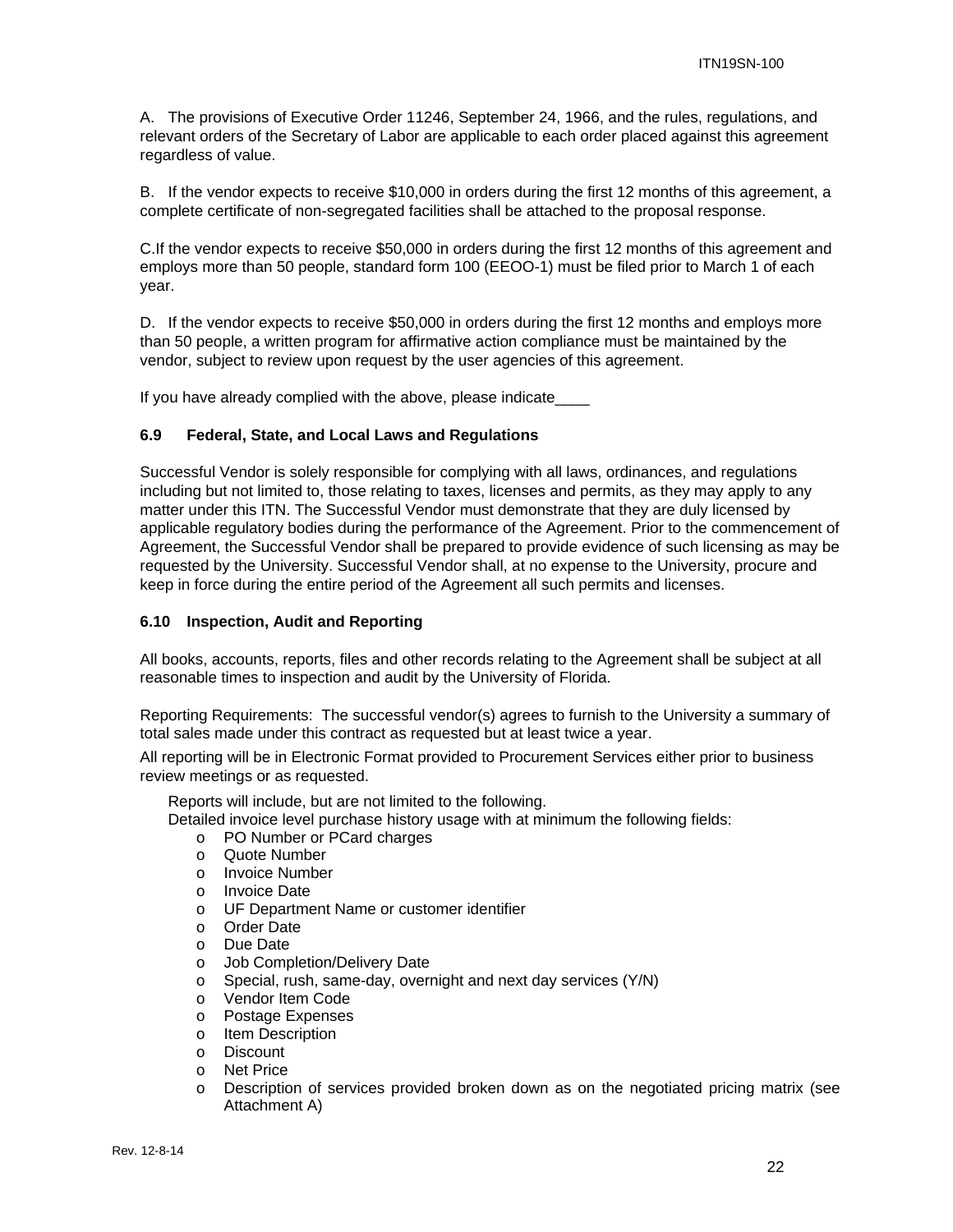- o Recycle content and/or Sustainable certification by job
- o Cost savings achieved through recommended substitutions
- o Impact report of Author's Alternations on costs (suggestions for improvement)

In the event pricing or discount levels reflected on invoices do not match the pricing structure stated in the agreement, the University and Vendor will work together to calculate and issue an appropriate credit.

Vendor and University will work together to create reports as University deems necessary and compatible with vendor systems.

#### **6.11 Liens**

Each Successful Vendor shall keep the University free and clear from all liens asserted by any person or entity for any reason arising out of the furnishing of services or materials by or to the Successful Vendor.

#### **6.12 Modifications**

The Agreement can be modified or rescinded only by a writing signed by both parties or their duly authorized agents.

#### **6.13 Non-Discrimination**

The parties agree to be bound by applicable state and federal rules governing Equal Employment Opportunity and Non-Discrimination.

#### **6.14 Ownership of Documents**

All drawings, maps, sketches, documents, records, programs, data base, reports and other data developed or purchased, under this Agreement for or at the University's expense shall be and remain the University's property, without restriction, reservation or qualifications. The Successful Vendor may retain copies necessary for recordkeeping documentation and all such other business purposes related to the Agreement. All materials and products produced shall be provided to the University upon expiration of this Agreement.

#### **6.15 Sales and Use Tax**

The Successful Vendor agrees to comply with and to require all of his subcontractors to comply with all the provisions of applicable law. The Successful Vendor further agrees to indemnify and hold harmless the University from any and all claims and demands made against it by virtue of the failure of the Successful Vendor or any subcontractors to comply with the provisions of any and all said laws. The University is exempt from state sales and use tax.

#### **6.16 Sexual Harassment**

Federal law and the policies of the University prohibit sexual harassment of University employees or students. Sexual harassment includes any unwelcome sexual advance toward a University employee or student, any request for a sexual favor from a University employee or student, or any other verbal or physical conduct of a sexual nature that is so pervasive as to create a hostile or offensive working environment for University employees, or a hostile or an offensive academic environment for University students. University vendors, subcontractors and suppliers for this project are required to exercise control over their employees so as to prohibit acts of sexual harassment of University employees and students. The employer of any person who the University, in its reasonable judgment, determines has committed an act of sexual harassment agrees as a term and condition of the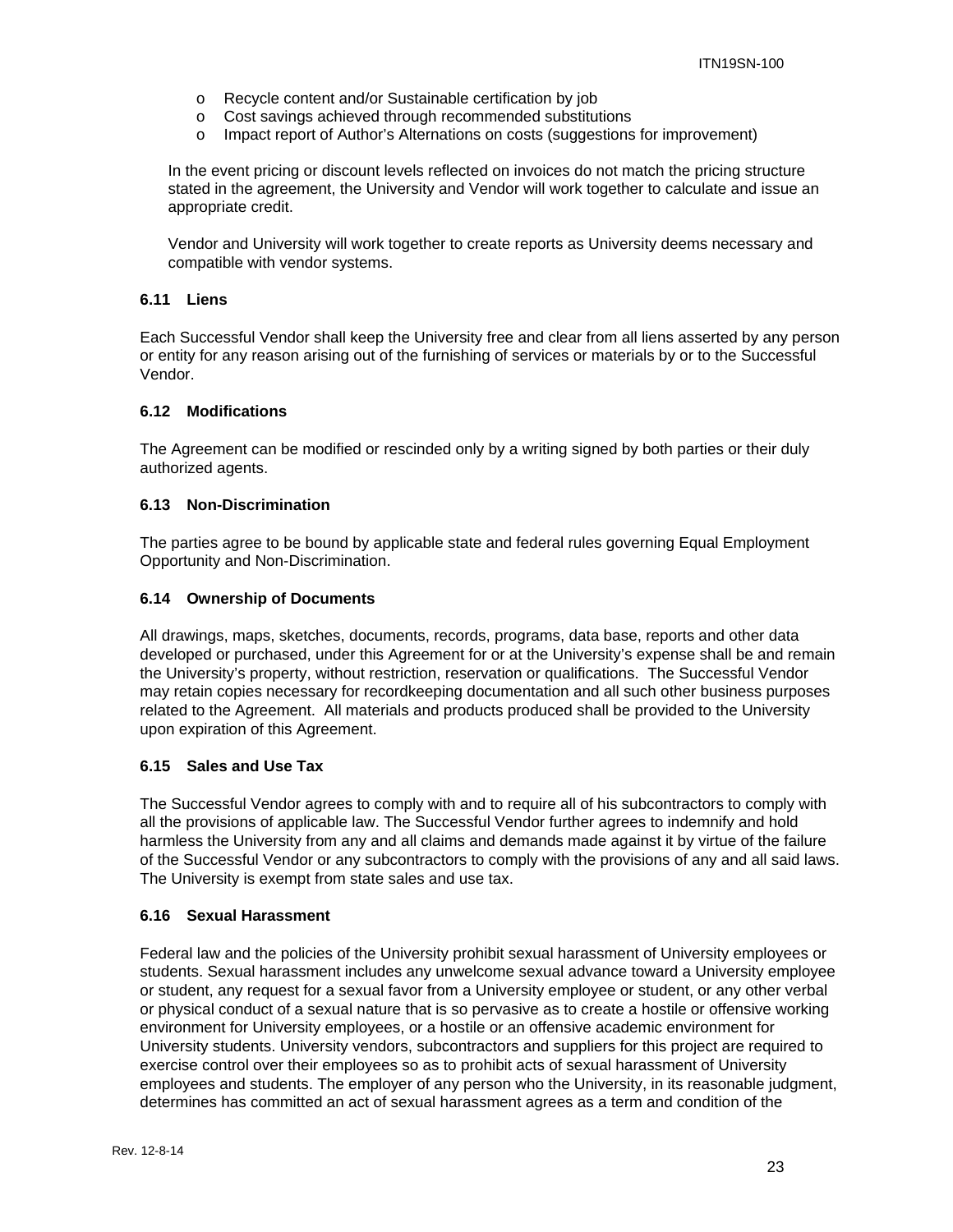Agreement to cause such person to be removed from the project site and from University premises and to take such other action as may be reasonably necessary to cause the sexual harassment to cease.

#### **6.17 Small Business Program**

University is an equal opportunity institution and, as such, encourages the use of small businesses, including women and minority-owned small businesses in the provision of goods and services. Small businesses should have a fair and equal opportunity to compete for dollars spent by the University. Competition ensures that prices are competitive and a broad vendor base is available. . **Vendors are encouraged to get certified by the State of Florida** if they are minority-owned, woman-owned or veteran-owned:

http://www.dms.myflorida.com/agency\_administration/office\_of\_supplier\_diversity\_osd/get\_certified

Vendor shall use good faith efforts to ensure opportunities are available to small businesses, including women and minority-owned businesses. For questions about the University's Small Business Program contact Director of Small Business and Vendor Diversity, 352-392-0380, https://sbvdr.admin.ufl.edu/

#### **6.18 Tobacco Free Campus Policy**

The University of Florida campus is a tobacco-free campus. This policy was effective as of July 1, 2010. The use of cigarettes or other tobacco products in UF buildings, parking lots, or in vehicles in these areas is prohibited. The successful vendor is expected to respect this smoke free policy and fully comply with it.

#### **6.19 Sustainability Preferences**

The University's Procurement directives support the purchase of products that will minimize any negative environmental impacts of our work. In order to facilitate a healthy market in sustainable products, all parties involved in the procurement and utilization of materials must engage in both waste recycling and the initial option to purchase of products containing recycled content. It is in the interest of public health, safety and welfare and the conservation of energy and natural resources to use and promote environmentally responsible products, as well as energy efficient fixtures, appliances and mechanical equipment used in new construction and retrofit of University facilities.

#### **6.20 Assignment-Delegation**

No right or interest in the Agreement shall be assigned or delegation of any obligation made by Successful Vendor without written permission of the University. Any attempted assignment or delegation by Successful Vendor shall be wholly void and totally ineffective for all purposes unless made in conformity with this paragraph.

#### **6.21 Assignment of Anti-Trust Overcharge Claims**

The parties recognize that in actual economic practice overcharges resulting from anti-trust violations are in fact borne by the ultimate purchaser; therefore, Successful Vendor hereby assigns to the University any and all claims for such overcharges.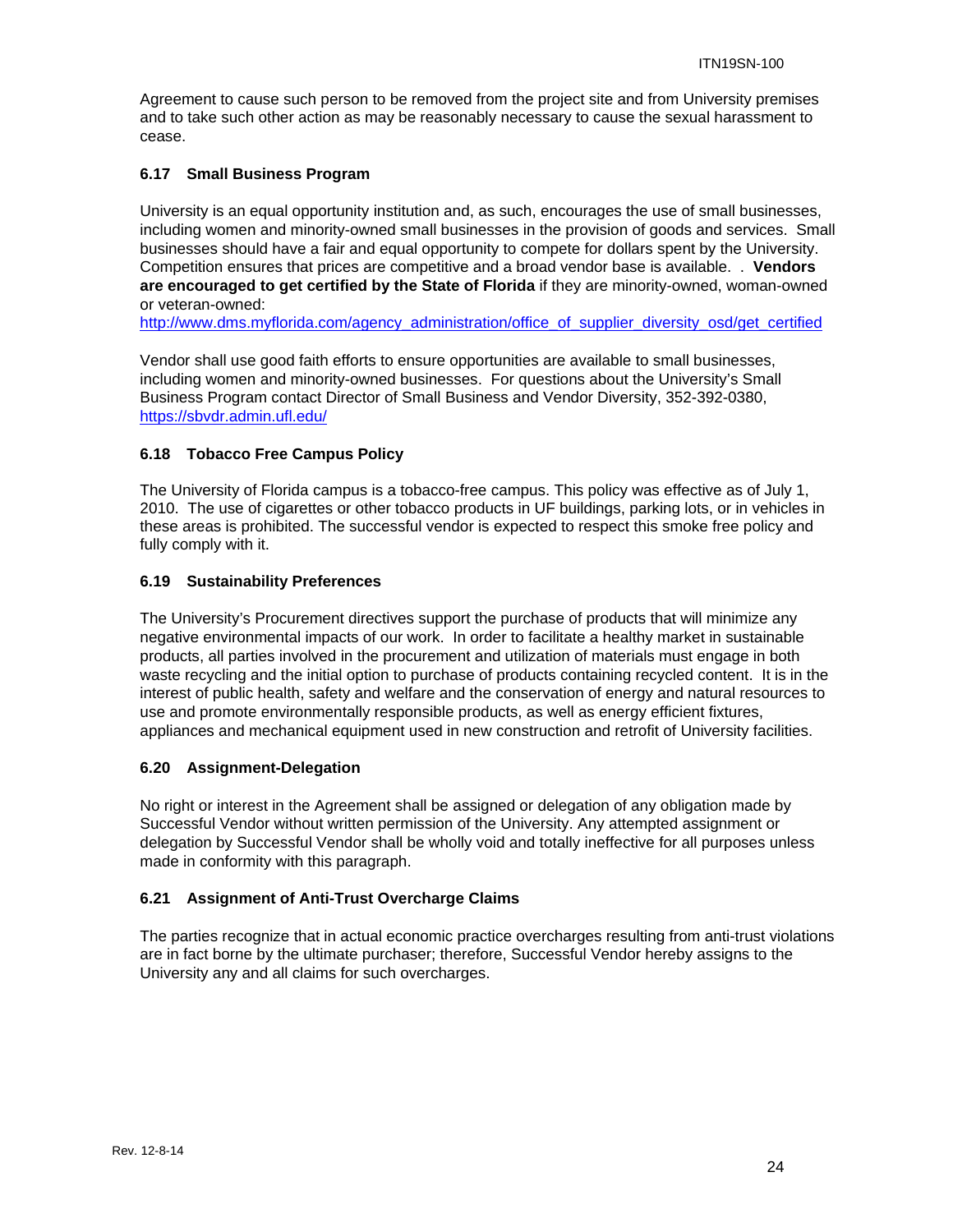#### **6.22 Date for Reckoning Prompt-Payment Discount**

For purposes of determining whether a prompt-payment discount, if applicable, may be taken by the University, the starting date of such reckoning period shall be the later of the date of a properly executed invoice or the date of completion of service and/or delivery of product.

#### **6.23 Force Majeure**

In the event compliance with any obligation under this Agreement is impractical or impossible due to any Event of Force Majeure, then the time for performance of such obligation shall be extended for a period equivalent to the duration of the Event of Force Majeure. The provisions of this section shall not operate to excuse either party's inability to perform its obligations hereunder because of inadequate finances. "Event of Force Majeure:" means any strike, lockout, labor dispute, embargo, flood, earthquake, storm, dust storm, lightning, fire, epidemic, act of God, war, national emergency, civil disturbance or disobedience, riot, sabotage, terrorism, restraint by governmental order or any other occurrence beyond the reasonable control of the party in question.

#### **6.24 Intentionally Omitted**

#### **6.25 Indemnification/Hold Harmless; Liability**

The Successful Vendor shall indemnify, defend, and hold harmless the University of Florida Board of Trustees, the University of Florida, the State of Florida and the Florida Board of Governors, and their respective officers, agents, and employees, against and from any and all claims, demands, suits, actions, proceedings, loss, cost, and damages of every kind and description, including attorneys' fees and/or litigation expenses, which may be brought or made against or incurred on account of loss of or damage to any property or for injuries to or death of any person, caused by, arising out of, or contributed to, in whole or in part, by reasons of any act, omission, professional error, fault, mistake, or negligence of Successful Vendor, its employees, agents, representatives, or subcontractors, their employees, agents, or representatives in connection with or incident to the performance of the Agreement. Successful Vendor's obligation under this provision shall not extend to any liability caused by the sole negligence of the University Of Florida Board Of Trustees, University, or its officers, agents, and employees. Such indemnification shall specifically include infringement claims made against any and all intellectual property supplied by Successful Vendor and third party infringement under the Agreement.

The University, as a public entity, is protected by sovereign immunity from tort liability, subject to a limited statutory waiver. The University will not agree to (i) indemnify or hold harmless any vendor; (ii) be liable for vendor's attorneys' fees under any circumstances; or (iii) binding arbitration. The Agreement shall not be construed or interpreted as (i) denying to either party any remedy or defense available to such party under the laws of the State of Florida; (ii) the consent of University or the State of Florida or their agents and agencies to be sued; or (iii) a waiver of either University's or the State of Florida's sovereign immunity beyond the limited waiver provided in section 768.28, Florida Statutes.

#### **6.26 Insurance Requirements**

The Successful Vendor shall purchase from and maintain with a company or companies, lawfully authorized to do business in Florida and acceptable to the University, such insurance as will protect the Successful Vendor from claims arising out of or resulting from the Successful Vendor's operations under the Agreement and for which the Successful Vendor may be legally liable, whether such operations be by the Successful Vendor or by their subcontractors or by anyone directly or indirectly employed by any of them, or by anyone for whose acts any of them may be liable. All insurance policies shall be issued and countersigned by representatives of such companies duly authorized for the State of Florida and shall be written on ISO standard forms or their equivalents. The Successful Vendor shall file with the University Certificates of Insurance prior to the commencement of this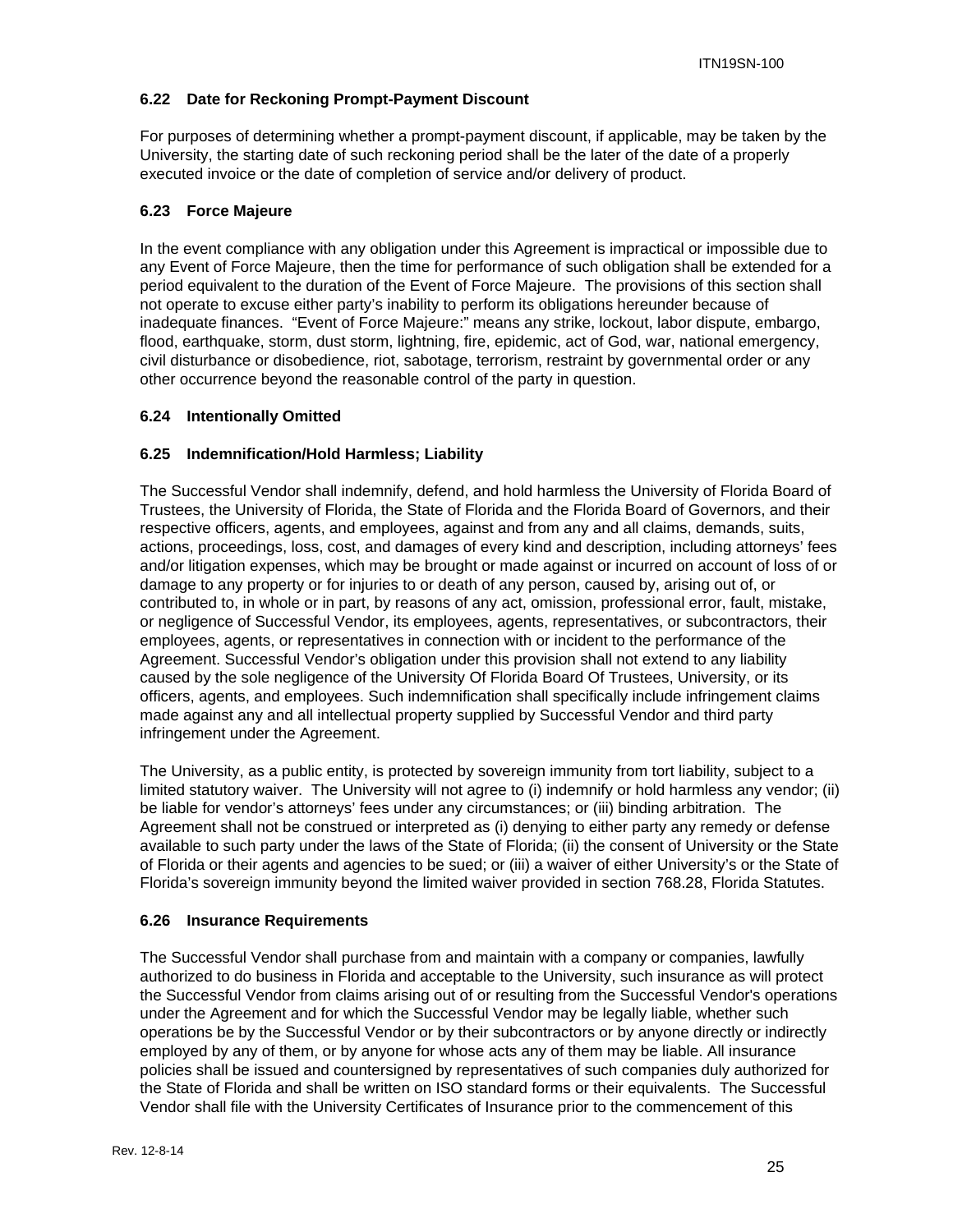Agreement and shall file Certificates of Insurance evidencing the renewal of such policies at least thirty (30) days prior to the date that each applicable insurance policy is scheduled to expire. *Please note that the University of Florida must be named "additional insured" on automobile and general liability policies.*

General Liability Insurance – The Successful Vendor shall provide the ISO Commercial General Liability policy for general liability coverage's for limits of not less than of \$1,000,000 per occurrence. Coverage shall be maintained without interruption from date of commencement of work until date of final payment.

Worker's Compensation - The Successful Vendor shall secure and maintain for the life of this Agreement, valid Worker's Compensation Insurance as required by Chapter 440, Florida Statutes (if applicable.)

Automobile Liability - The Successful Vendor shall secure and maintain, during the life of this Agreement, Automobile Liability insurance on all vehicles against bodily injury and property damage in at least the amount of \$100,000.00 per person, \$500,000.00 per occurrence.

#### **6.27 Protection of Property**

The Successful Vendor shall at all times guard against damage or loss to the property of the University or of others or vendors and shall be held responsible for replacing or repairing any such loss or damage. The University may withhold payment or make such deductions as deemed necessary to insure reimbursement or replacement for loss or damage to property through negligence of the Successful Vendor or their agents. The Successful Vendor shall provide all barricades and take all necessary precautions to protect buildings and personnel.

#### Intellectual Property

- A. All works that are created pursuant to this contract ("Works") are works made for hire, and all rights and privileges attendant to the Works belong exclusively to the University. If a court of competent jurisdiction determines that any Work does not constitute a work made for hire, the Contractor hereby assigns to the University for no additional consideration all rights and privileges the Contractor has in the works, including all intellectual property rights, specifically those under copyright law.
- B. Paragraph A does not apply to Works that are not created through performance under this Contract ("Pre-existing works"). With respect to Pre-existing works used by the Contractor in performance of this Contract, the Contractor shall obtain for the University at no additional charge a license to use Pre-existing works for the uses intended under this Contract, including the right to make derivative works. Paragraph A does apply, however, to any Works that are derivative of Pre-existing works.
- C. The Contractor warrants that it has full power and authority to transfer the rights granted by this Contract to the University and that use of the works by the University does not constitute an infringement or other violation of any copyright, trade secret, trademark, patent, non-disclosure, or other rights of any third party.
- D. Title and all rights and privileges to all graphics and material provided to the Contractor by the University in connection with this Contract remain the exclusive property of the University of Florida. The Contractor does not receive any title, rights, or privileges in those graphics or materials. The University grants to the Contractor a limited license in those graphics or materials only for the purpose of carrying out the Contractor's obligations under this Contract.

#### **6.28 Labor Disputes**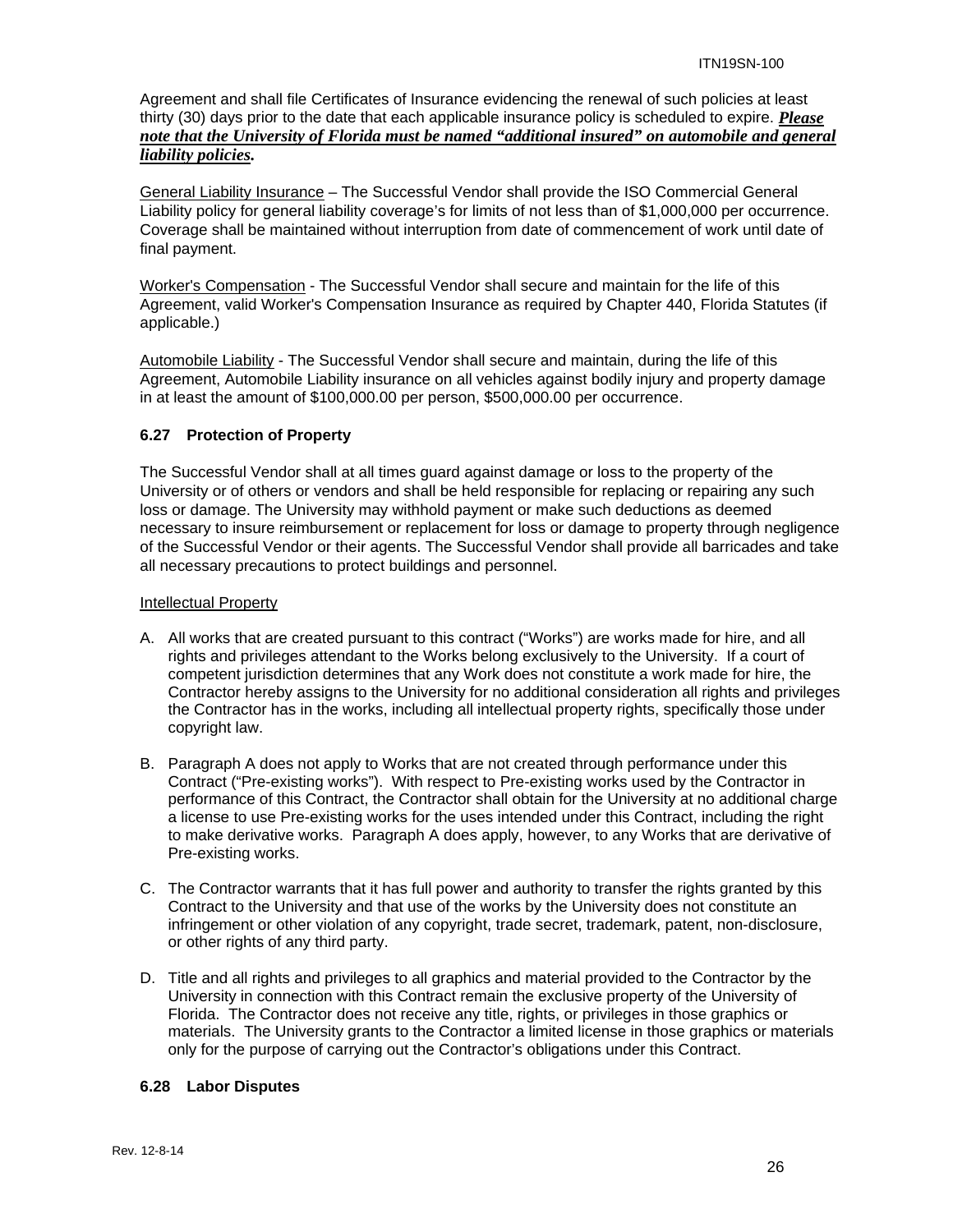Successful Vendor shall give prompt notice to the University of any actual or potential labor dispute which delays or may delay performance of the Agreement.

#### **6.29 Laws and Regulations**

Successful Vendors are solely responsible for keeping themselves fully informed of and faithfully observing all laws, ordinances, and regulations and shall protect and indemnify the University, its officers and agents against any claims of liability arising from or based on any violation thereof.

#### **6.30 No Replacement of Defective Tender**

Every tender of goods must fully comply with all provisions of the Agreement as to time of delivery, quantity, and the like. If a tender is made which does not fully conform, this shall constitute a breach and Successful Vendor shall not have the right to substitute a conforming tender.

#### **6.31 No Waiver of Right by the University**

No waiver by University of any breach of the provisions of the Agreement by the Successful Vendor shall in any way be construed to be a waiver of any future breach or bar the University's right to insist on strict performance of the provisions of the Agreement.

#### **6.32 Notice to Vendors of Asbestos-Containing Materials in University Buildings**

Asbestos containing materials (ACM) can be found in almost any building in the United States more than 10 years old. The University of Florida is no exception. The types of asbestos most commonly found are pipe and boiler insulation, fireproofing, hard panels known as "Transite", floor tile, and spray or trowel-applied ceiling finishes. ACM is generally not hazardous if left undisturbed.

The University has implemented an Asbestos Program to assure safe management and removal of ACM. Vendors, consultants, and other's providing service to the University may encounter ACM and must, therefore, comply with the following instructions:

A. Avoid disturbing suspected ACM. Exercise caution and watch for possible ACM.

B. If it is necessary to disturb ACM, first notify the appropriate Division Asbestos Representative listed in this notice, or the University of Florida Asbestos Coordinator, before proceeding with your work. You shall take whatever precautions are necessary to protect humans' health and the environment, and comply with all applicable Federal, State, and Local laws pertaining to asbestos.

C. If you require additional information on possible locations of ACM in a particular building, contact the Asbestos Representative from the Division for which you are working.

| Asbestos Representative            | Telephone                                                               |
|------------------------------------|-------------------------------------------------------------------------|
| Assoc. Dir. Facilities Services    | (352) 392-7793<br>(352) 392-4417                                        |
| Housing Maintenance Superintendent | (352) 392-2161                                                          |
| Engineer                           | (352) 392-1614<br>(352) 392-6488                                        |
|                                    | Asst. Dir. Health Ctr Facilities Services<br>Maintenance Superintendent |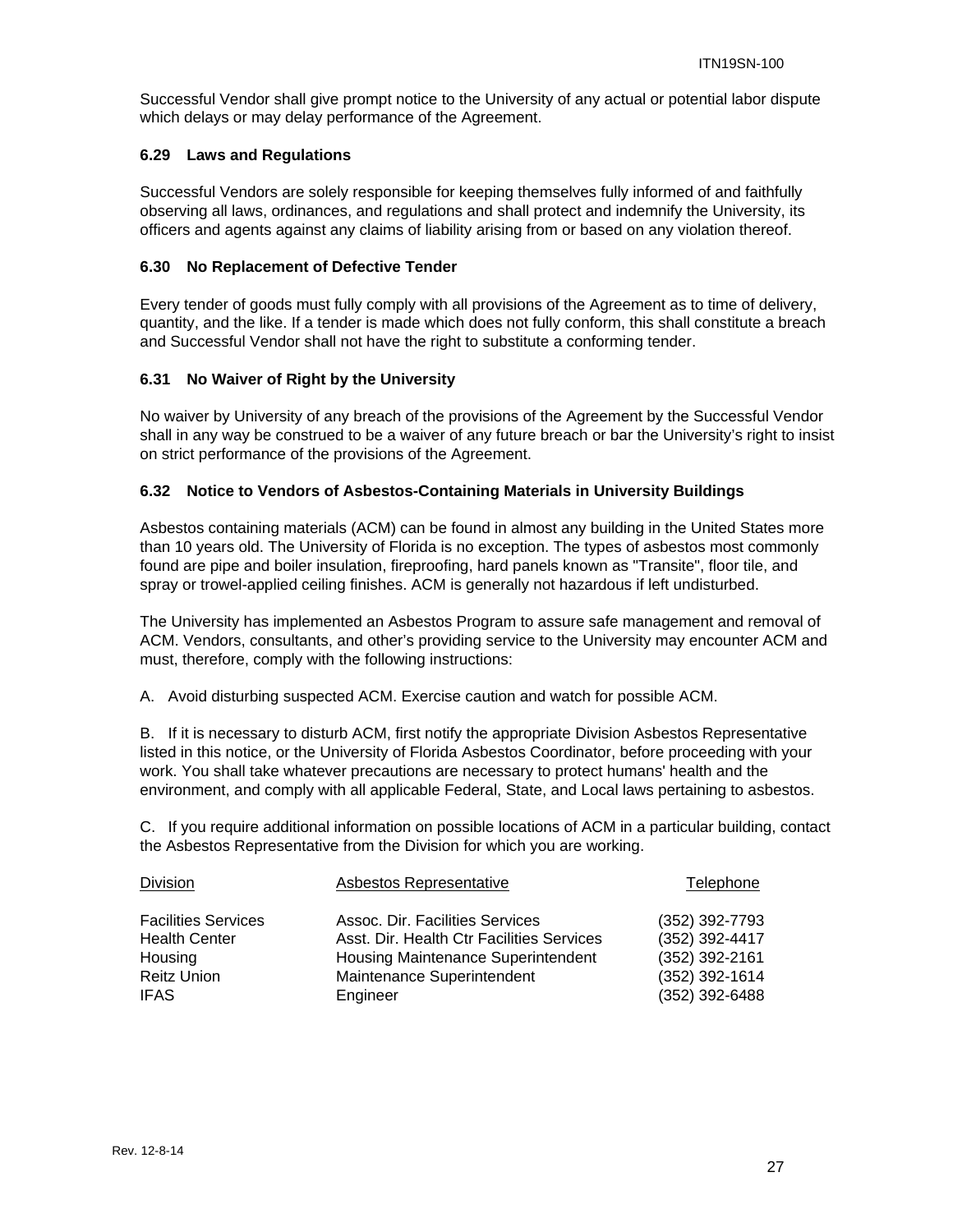#### **6.33 Parking and Identification Badges**

The Successful Vendor shall obtain all parking permits and/or decals that may be required while performing project work on University premises. The Successful Vendor should review Contractor and Vendor Parking information from Transportation and Parking Services located at the following link: http://www.parking.ufl.edu/pages/contractorvendordecal.asp

#### **6.34 Payment Terms**

The University's obligation is payable only and solely from funds appropriated for the purpose of the Agreement. Unless otherwise stated herein, the payment terms for the Agreement are Net 30 days. VENDOR OMBUDSMAN: The University's vendor ombudsman whose duties include acting as an advocate for vendors may be experiencing problems in obtaining payment(s) from the University may be contacted at 352-392-1241.

#### **6.35 Intentionally Omitted**

#### **6.36 Prior Course of Dealings**

No trade usage, prior course of dealings, or course of performance under other agreements shall be a part of any agreement resulting from this ITN; nor shall such trade usage, prior course of dealing, or course of performance be used in the interpretation or construction of such resulting agreement.

#### **6.37 Intentionally Omitted**

#### **6.38 Public Entity Crime**

A person or affiliate who has been placed on the convicted list by the Department of Management Services, State of Florida, may not submit a proposal on a contract to provide any goods or services, including construction, repairs, or leases and may not be awarded or perform work as a Vendor, supplier, subcontractor, or consultant for the University of Florida for a period of 36 months from the date of being placed on the convicted list, a "person" or "affiliate" includes any natural person or any entity, including predecessor or successor entities or any entity under the control of any natural person who is active in its management and who has been convicted of a public entity crime (Rule 6C1-3.020 FAC).

#### **6.39 Public Records**

All proposal information submitted and opened becomes subject to the Public Records Law set forth in Chapter 119 F.S.

Any resulting Agreement may be unilaterally canceled for refusal by the vendor to allow public access to all documents, papers, letters, or other materials made or received by the Successful Vendor in conjunction with the Agreement and subject to the provisions of Chapter 119. F.S.

#### **6.40 Referencing of Orders**

For each order issued against an agreement resulting hereunder, the University intends in good faith to reference this ITN for pricing, terms and conditions, delivery location, and other particulars. However, in the event the University fails to do so, the University's right to such terms and conditions, and particulars shall not be affected, and no liability of any kind or amount shall accrue to the University.

#### **6.41 Remedies and Applicable Law**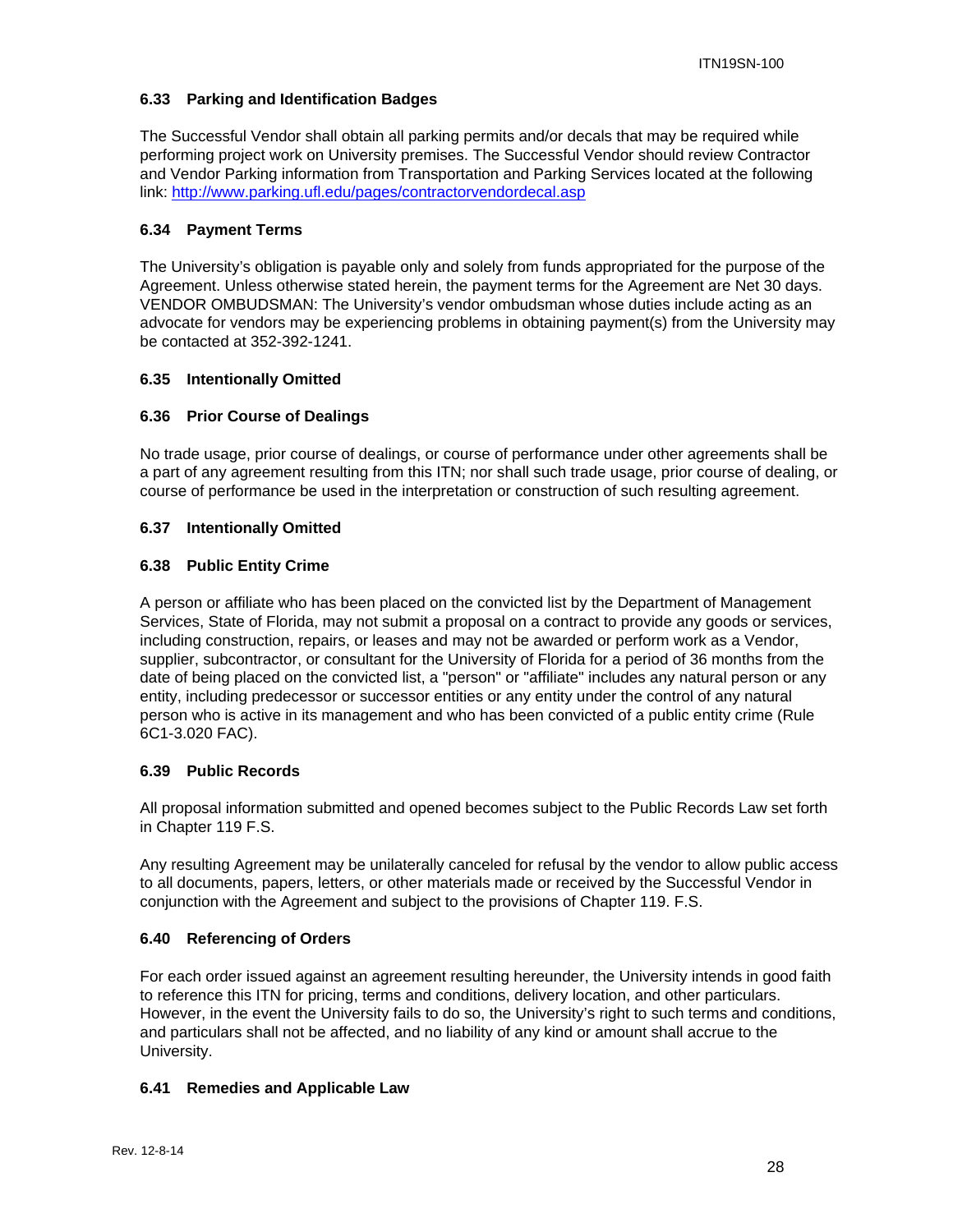The Agreement shall be governed by and construed in accordance with the laws of the State of Florida (without regard to principles of conflict of laws) and the rules and regulations of the Florida Board of Governors and the University. University and Successful Vendor shall have available all remedies afforded each by said law. The venue in any action or litigation commenced to enforce the Agreement shall lie in a court of competent jurisdiction located in Gainesville, Florida.

#### **6.42 Right of Inspection**

University shall have the right to inspect the goods at delivery before accepting them.

#### **6.43 Right of Offset**

The University shall be entitled to offset against any sums due the Successful Vendor, any expenses or costs incurred by the University, or damages assessed by the University concerning the Successful Vendor's non-conforming performance or failure to perform the Agreement, or any other debt owing the University, including expenses, costs and damages described in the termination provisions contained herein.

#### **6.44 Intentionally Omitted**

#### **6.45 Intentionally Omitted**

#### **6.46 Successful Vendor to Package Goods**

Successful Vendor will package goods in accordance with good commercial practice and according to the specification indicated in Section 1.3.2 of this ITN. Packaging for pickup or delivery shall be clearly marked and boxed or bundled in such a way as to assure safe transport without damage. Boxes shall be (200 lb. test or stronger cartons of uniform size and suitable for shelf storage and employee handling. Oversized, overweight, or weak cartons are unacceptable. Loaded cartons must not weigh more than 50 pounds each. Each carton must be marked with name of publication and quantity within. Bundle packaging should be uniform in size and weight and packaged for one person to handle conveniently. In addition, bundles should be protected from band and skid marks. Each bundle should be marked with the name of publication and the count in the bundle.

#### **6.47 Termination**

#### **6.47.1 Convenience**

The University reserves the right to terminate the Agreement in whole or part at any time when in the best interests of the University without penalty or cause. Upon receipt of the written notice, the Successful Vendor shall immediately stop all work as directed in the notice, notify all subcontractors of the effective date of the termination and minimize all further costs to the University. In the event of termination under this provision, all documents, data and reports prepared by the Successful Vendor under the Agreement shall become the property of and delivered to the University. The Successful Vendor shall be entitled to receive just and equitable compensation for work in progress, work completed and materials accepted before the effective date of termination. Such compensation shall be the Successful Vendor's sole remedy against the University in the event of termination under this provision.

#### **6.47.2 Default**

The University reserves the right to terminate the Agreement in whole or in part due to the failure of the Successful Vendor to comply with any term or condition of the Agreement, to acquire and maintain all required insurance policies, bonds, licenses and permits, or to make satisfactory progress in performing the Agreement. The University shall provide written notice of the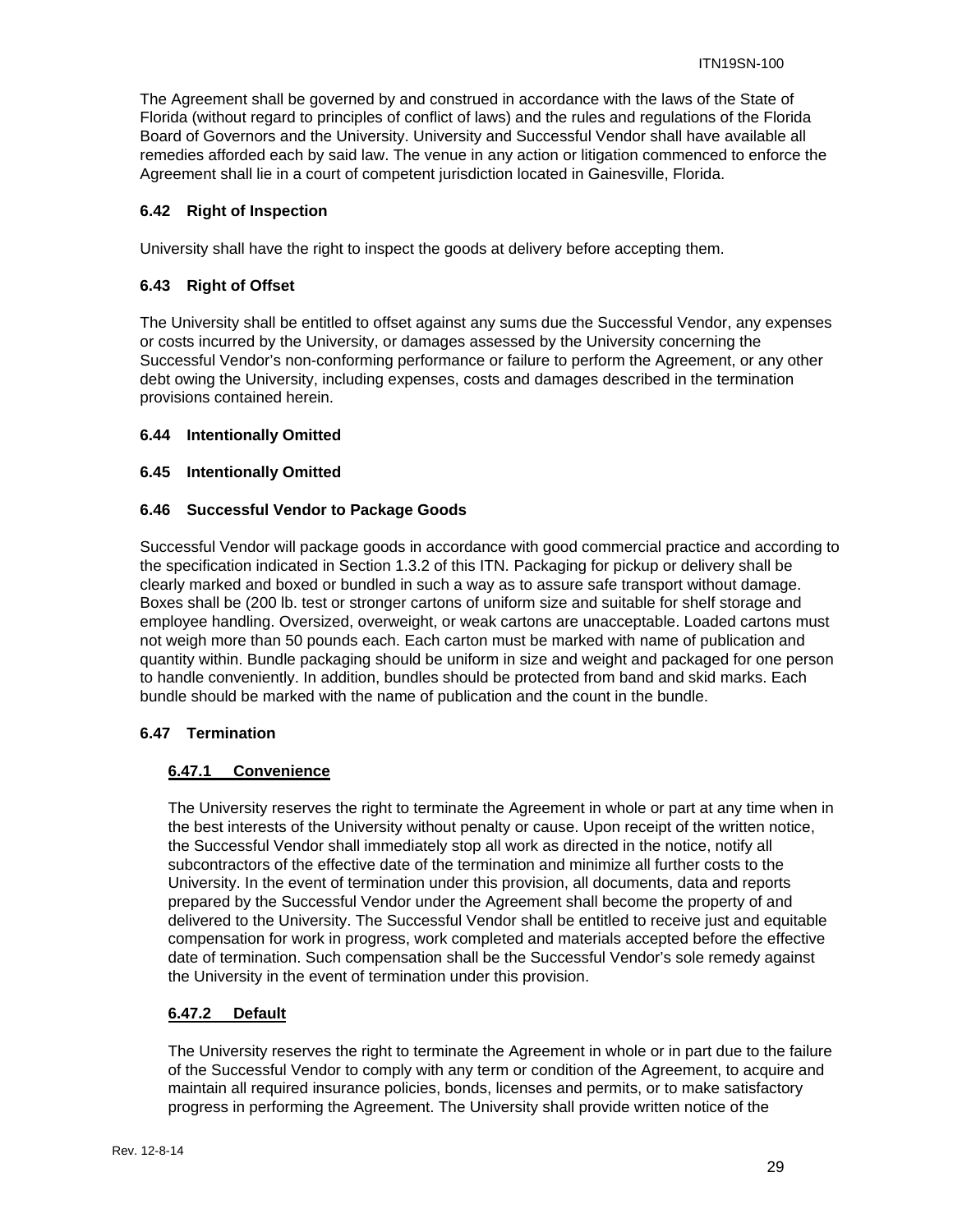termination and the reasons for it to the Successful Vendor. Upon termination under this provision, all goods, materials, documents, data and reports prepared by the Successful Vendor under the Agreement shall become the property of and be delivered to the University on demand. The University may, upon termination of the Agreement, procure, on terms and in the manner that it deems appropriate, materials, or services to replace those under the Agreement. The Successful Vendor shall be liable to the University for any excess costs incurred by the University in re-procuring the materials or services.

#### **6.47.3 Gratuities**

The University may, by written notice to the Successful Vendor, cancel the Agreement if it is discovered by the University that gratuities, in the form of entertainment, gifts or other, were offered or given by the Successful Vendor, or any agent or representative of the Successful Vendor, to any officer or employee of the University with a view toward securing favorable treatment with respect to the awarding or amending, or the making of any determinations with respect to the performing of such Agreement. In the event the Agreement is canceled by the University pursuant to this provision, University shall be entitled, in addition to any other rights and remedies, to recover or withhold the amount of the cost incurred by Successful Vendor in providing such gratuities.

#### **6.47.4 Insolvency**

The University shall have the right to terminate the Agreement at any time in the event Successful Vendor files a petition in bankruptcy; or is adjudicated bankrupt; or if a petition in bankruptcy is filed against Successful Vendor and not discharged within thirty (30) days; of if Successful Vendor becomes insolvent or makes an assignment for the benefit of its creditors or an arrangement pursuant to any bankruptcy law; of if a receiver is appointed for Successful Vendor or its business.

#### **6.47.5 Lack of Funds**

The State of Florida's and UF's performance and obligation to pay under this Agreement is contingent upon an annual appropriation by the Florida State Legislature. The Agreement may be canceled without further obligation on the part of the University of Florida in the event that sufficient appropriated funding is unavailable to assure full performance of the terms. The Successful Vendor shall be notified in writing of such non-appropriation as soon as reasonably possible. No penalty shall accrue to the University in the event this cancellation provision is exercised. This cancellation provision shall not be construed so as to permit the University to terminate the Agreement in order to acquire similar equipment, material, supplies or services from another party.

#### **6.47.6 Stop Work Order**

The University may at any time, by written order to the Successful vendor, require the Successful Vendor to stop all or any part of the work called for by the Agreement for a period of ninety (90) days after the order is delivered to the Successful Vendor, and for any further period to which the parties may agree. The order shall be specifically identified as a Stop Work Order issued under this provision. Upon receipt of the order, the Successful Vendor shall immediately comply with its terms and take all reasonable steps to minimize the incidence of costs allocable to the work covered by the order during the period of work stoppage. If a Stop Work Order issued under this provision is canceled or the period of the order or any extension expires, the Successful Vendor shall resume work. The University shall make an equitable adjustment in the delivery schedule or Agreement price, or both, and the Agreement shall be amended in writing accordingly.

#### **6.47.7 Suspension or Debarment**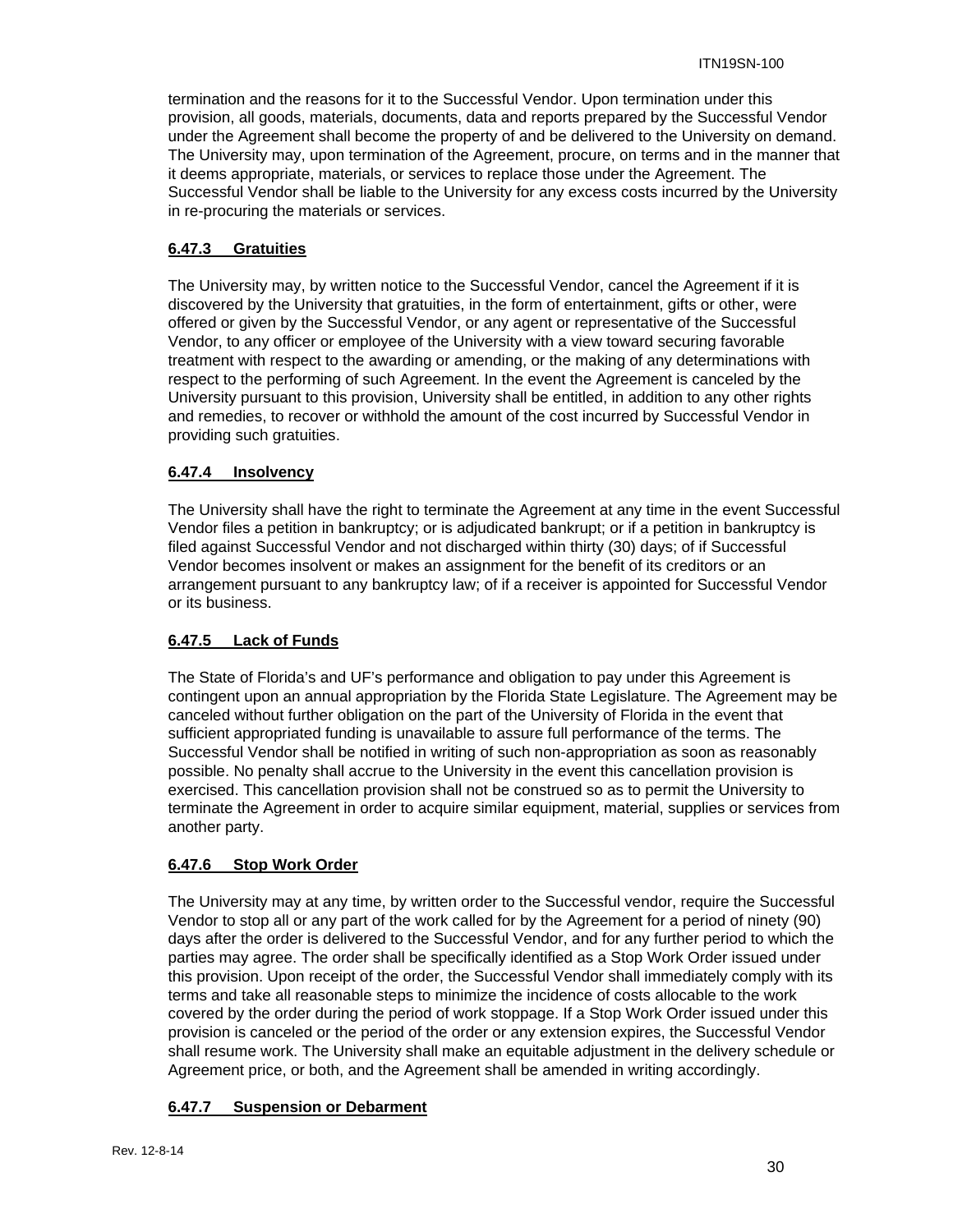The University may by written notice to the Successful Vendor immediately terminate the Agreement if the University determines that the Successful Vendor has been debarred, suspended or otherwise lawfully prohibited from participating in any public procurement activity, including but limited to, being disapproved as a subcontractor Vendor of any public procurement unit or other governmental body.

#### **6.47.8 Continuation of Performance Through Termination**

The Successful Vendor shall continue to perform, in accordance with the requirements of Agreement, up to the date of termination, as directed in the termination notice.

#### **6.48 Title and Risk of Loss**

The title and risk of loss of the goods shall not pass to University until University actually receives the goods at the point or points of delivery.

#### **6.49 Copyright Checking and Clearance**

Vendor will check all submissions by the University for Copyrighted Material. The vendor shall either provide copyright clearance and receive the applicable permissions, ask the University department for alternative, non-copyrighted material, or reject the order due to inability to reproduce copyrighted material. The University of Florida shall not be liable for the actions of any awarded vendor under this contract, who has not obtained the appropriate permissions to use copyrighted material, and then subsequently reproduces that same material.

#### **6.50 Warranties**

In addition to any implied warranties, Successful Vendor warrants that the goods furnished will conform to the specifications, drawings, and descriptions listed herein, and to the sample or samples if any, furnished by the Successful Vendor. In the event of a conflict between the specifications, drawings, and descriptions, the specifications shall govern.

#### **6.51 Preferences for Printing – Florida Vendors**

Per State of Florida Board of Governors regulation 18.001, when a University purchases printed materials by competitive solicitation pursuant to paragraph (2) of this regulation, a preference shall be provided Resident Vendors as follows:

1. If the lowest responsible and responsive bid received pursuant to an Invitation to Bid is from a vendor whose principal place of business is outside of Florida, then the University shall grant a preference to the lowest responsible and responsive Resident Vendor in the amount of five percent (5%) if the University has determined that the printing can be performed by the Resident Vendors at a level of quality comparable to that obtainable from the vendor submitting the lowest bid whose principal place of business is outside of Florida.

2. For purposes of subparagraph 3(b)(1), the level of quality shall be determined by whether a vendor satisfies the minimum specification requirements as set forth in the Invitation to Bid .

For purposes of this solicitation, when a University department is making a purchase of \$75,000 or greater and choosing a vendor from the awarded vendor pool, preference will be given to Vendors within the State of Florida based on the guidelines stated in regulation 18.001.

#### **6.52 Payment Card Industry Data Security Standard.**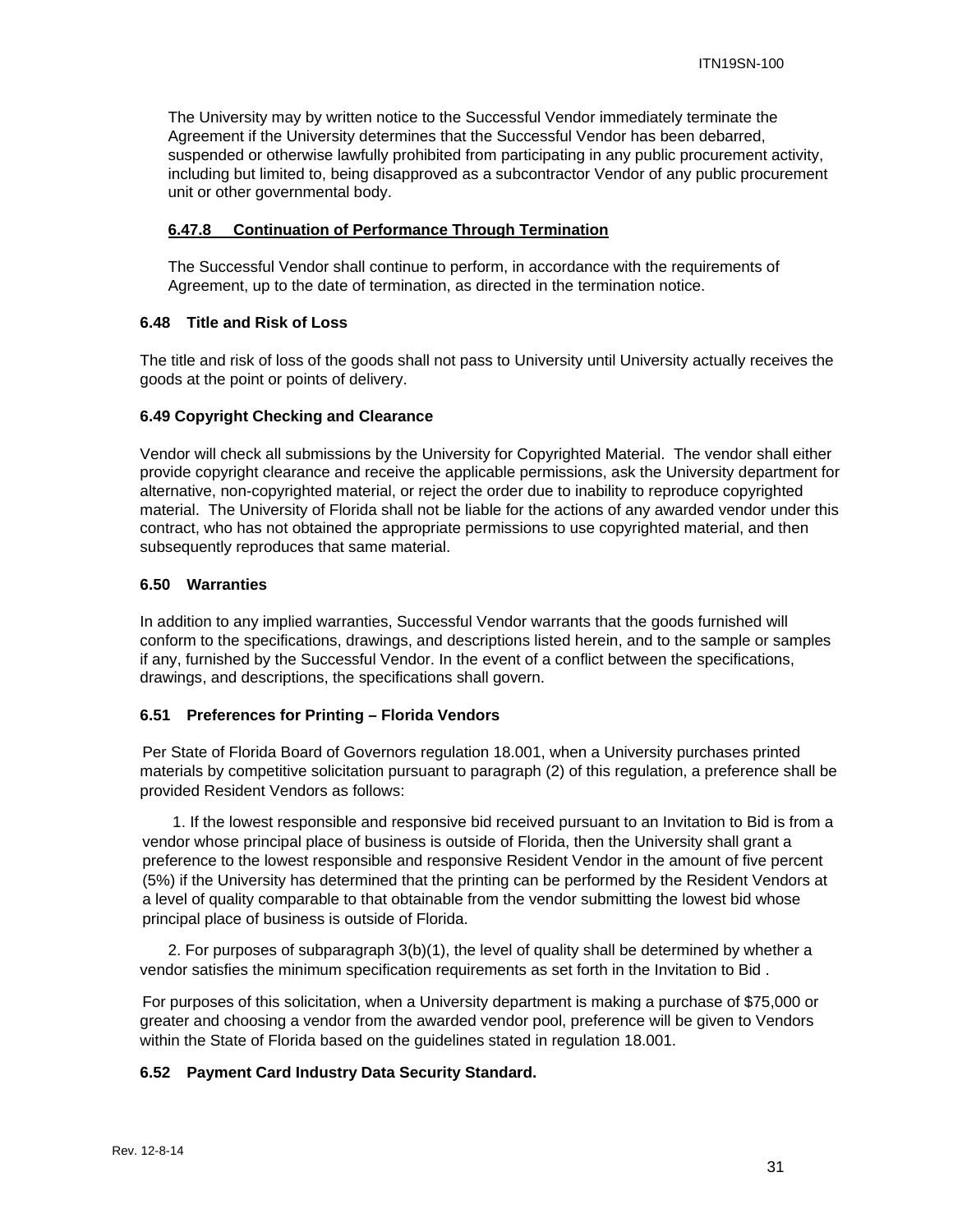For e-commerce business and/or credit card transactions, Proposer agrees to be bound by the requirements and terms of the Rules of all applicable Card Associations, as amended from time to time, and be solely responsible for security and maintaining confidentiality of Card transactions processed by means of electronic commerce up to the point of receipt of such transactions by Bank.

Proposer is required to be in compliance with the requisites of the SAS 70 and/or Payment card Industry Data Security Standard and provide written attestation of compliance annually.

#### **6.53 Payment and Invoice Information**

All invoices will need to contain either a **UF purchase order number** or the **8-digit department ID number** of the department with which you are doing business. All invoices for payment should be submitted to the University of Florida via:

Email: email a .pdf or .tif file to ufl@invoices.corcentric.com. The file must be attached to the email and not embedded within the email. There can be multiple files per email but each file should only contain one invoice.

or

Mail to: UF – Accounts Payable PO Box 115350 971 Elmore Drive Gainesville, FL 32611-5350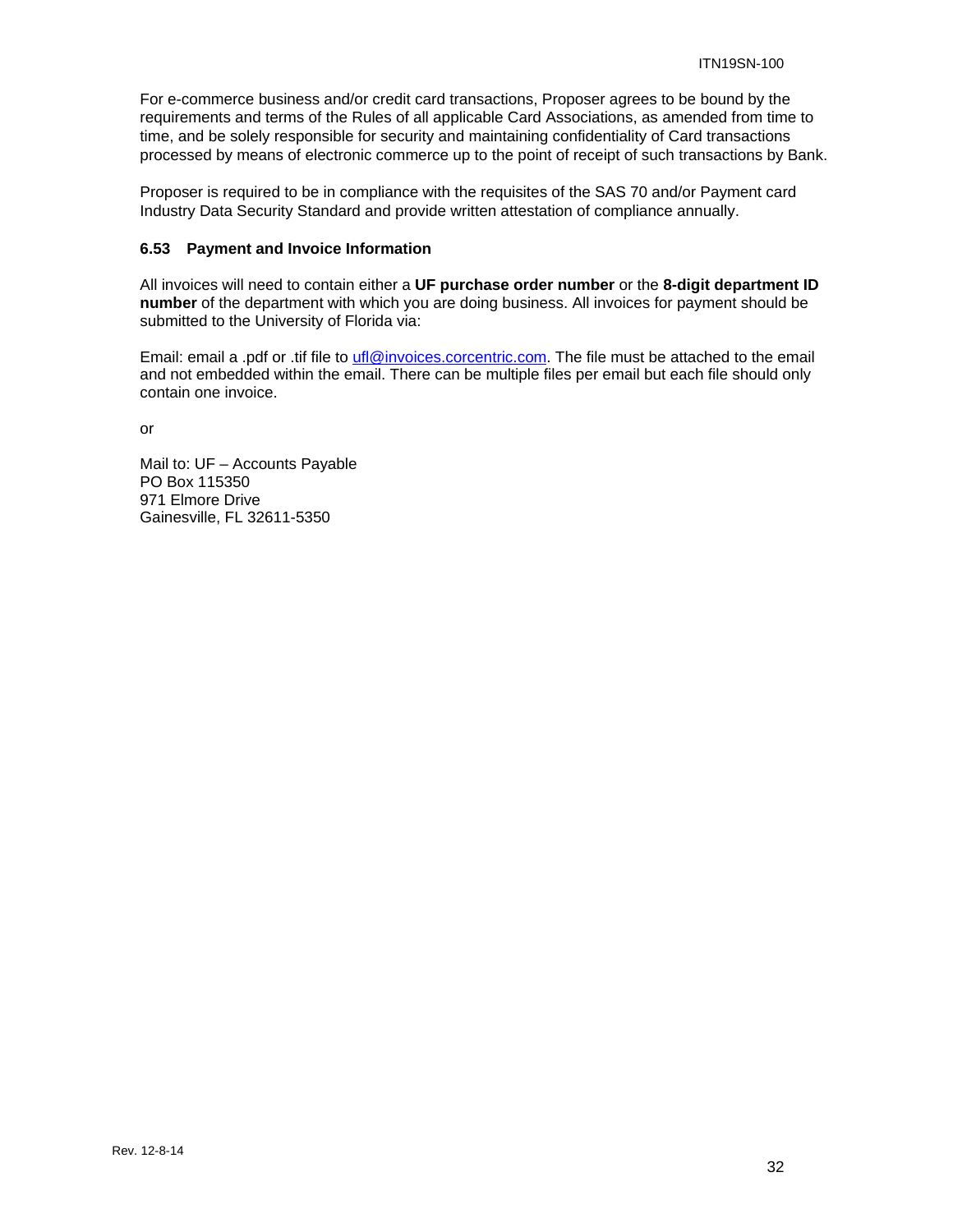#### **7.0 Certifications and Forms**

#### **7.1 Certification of Proposal**

Explanation: This certification attests to the vendor's awareness of and agreement to the content of this ITN and all accompanying provisions contained herein.

Action: Vendor is to ensure that the following certificate is duly completed and correctly executed by an authorized officer of your company.

This proposal is submitted in response to Invitation to Negotiate # ITN19SN-130 issued by the University of Florida. The undersigned, as a duly authorized officer, hereby certifies that

#### \_\_\_\_\_\_\_\_\_\_\_\_\_\_\_\_\_\_\_\_\_\_\_\_\_\_\_\_\_\_\_\_\_\_\_\_\_ (Vendor Name)

agrees to be bound by the content of this proposal and agrees to comply with the terms, conditions and provisions of the referenced Invitation to Negotiate (ITN) and any addenda thereto in the event of an award. Exceptions are to be noted as stated in the ITN. The proposal shall remain in effect for a period of ninety (90) calendar days as of the Due Date for responses to the ITN.

The undersigned certifies that to the best of his/her knowledge: (check one pf the below and provide information if required)

There is no trustee or employee of the University of Florida who has or whose Relative has an Interest in the entity or entities making this proposal or who is a natural person making this proposal.

There are trustee(s) and/or employee(s) of the University of Florida who have, and/or whose Relative(s) have, an Interest in the entity or entities making this proposal or who is a natural person making this proposal. Describe the nature of the interest held by each trustee, employee, or Relative of the trustee or employee (for example, grandson of Employee X owns the company or spouse of Employee Y is a director of the company).

"Interest" for purposes of this disclosure includes the following: director, trustee, officer, or employee of an entity, any contract with an entity (including consulting), or any partner, proprietor, stock, equity, or other ownership interest in an entity.

"Relative" for the purpose of this disclosure is an individual who is related to the trustee or employee as father, mother, son, daughter, brother, sister, uncle, aunt, first cousin, nephew, niece, husband, wife, father-in-law, mother-in-law, son-in-law, daughter-in-law, brother-in-law, sister-in-law, stepfather, stepmother, stepson, stepdaughter, stepbrother, stepsister, half brother, half sister, grandparent, great grandparent, grandchild, great grandchild, step grandparent, step great grandparent, step grandchild, step great grandchild, person who is engaged to be married to the trustee or employee or who otherwise holds himself or herself out as or is generally known as the person whom the trustee or employee intends to marry or with whom the trustee or employee intends to form a household, or any other natural person having the same legal residence as the trustee or employee"

The undersigned further certifies that their firm (check one) \_\_\_**IS** *or* \_\_\_**IS NOT** currently debarred, suspended, or proposed for debarment by any federal entity. The undersigned agrees to notify the University of any change in this status, should one occur, until such time as an award has been made under this procurement action.

Person(s) authorized to negotiate in good faith on behalf of this firm for purposes of this Invitation to Negotiate are:

| Name: | Title. |  |
|-------|--------|--|
|       |        |  |